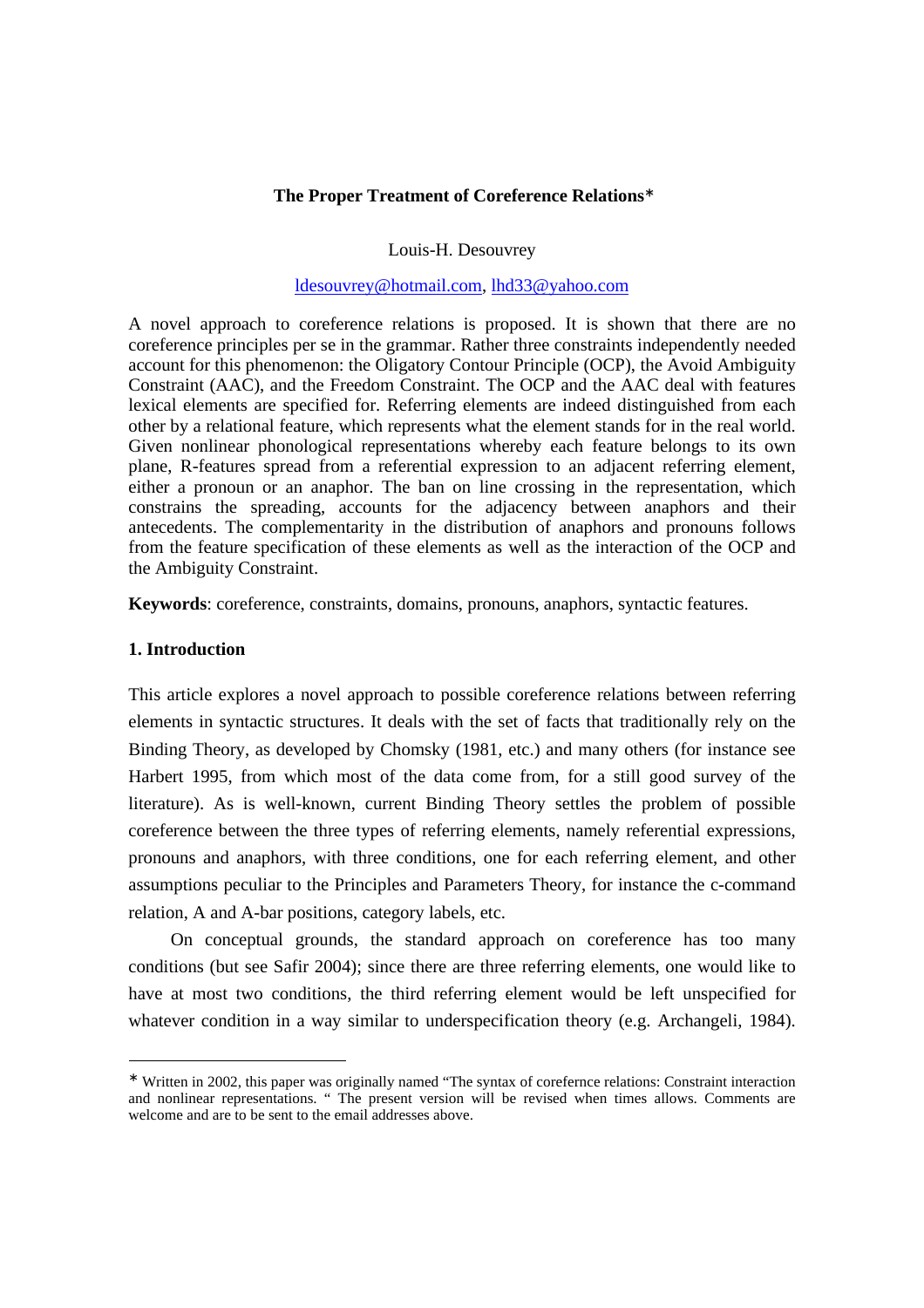Furthermore, a general problem with such an approach is that it presents a number of complications due in part to its use of several functional heads, its ignoring intrinsic properties of lexical items and the inviolable rigidity of the grammatical principles it makes use of. <sup>1</sup> Theories that dispense with such apparatus can in principle capture coreference relations in a simplest way. It appears that the theory of features and constraint interaction developed in Desouvrey (2000) possesses the power and the flexibility for providing a finegrained analysis of coreference relations. Assuming this theory is a model of language acquisition by infants, I will show that possible coreference relations between referring elements, as well as the form that the latter may take in the syntactic structure (i.e. pronominal or anaphoric), mostly follow from the nonlinear phonological representation which is being used conjointly with a few constraints, independently needed elsewhere in the grammar of English and other languages.

Specifically, I wish to show that the distribution of referring elements is governed by the interaction of the constraints stated in (1), (2), and (3), of which (1) and (2) are violable, as in Optimality Theory (e.g. Prince and Smolensky 2002, etc.). These constraints are not extrinsically ranked; they apply whenever possible and certain operations may take place to rescue a constraint violation. Constraint (1) deals actually with anaphors and pronouns; referential expressions need not be mentioned in the calculation of coreference, as I will show. In fact, the distribution of referential expressions falls under constraint (2), which has considerable interest in nonlinear phonology and morphology (cf. Goldsmith 1976, McCarthy 1986) and in syntax as well (cf. Desouvrey 2000, 2001a, 2001b, 2005, etc.). As such it comes at no cost in this analysis, that is, it need not be reckoned in the evaluation of the complexity of the proposal. Similarly, the constraint against ambiguity is not formulated for the purpose of the present article; it plays, in effect, a fundamental role in the syntax of operators in both English and French (Desouvrey 2001a). For these constraints to work, I shall take a fresh look of syntactic structures, as well as of the nature of pronouns and anaphors.

(1) Freedom Constraint (FC)

 $\overline{a}$ 

Referring elements must be free in their minimal domain.

<sup>&</sup>lt;sup>1</sup> The standard Binding Theory is often challenged by a number of scholars working in current generative theory. The last attempt I know of is Safir (2004) who comes up with the Form-to-Interpretation Principle (FTIP) in order to derive complementarity in the distribution of anaphors and pronouns. FTIP is intended to replace both Binding Theory principles A and B in a general framework where the notion competition between forms plays a crucial role.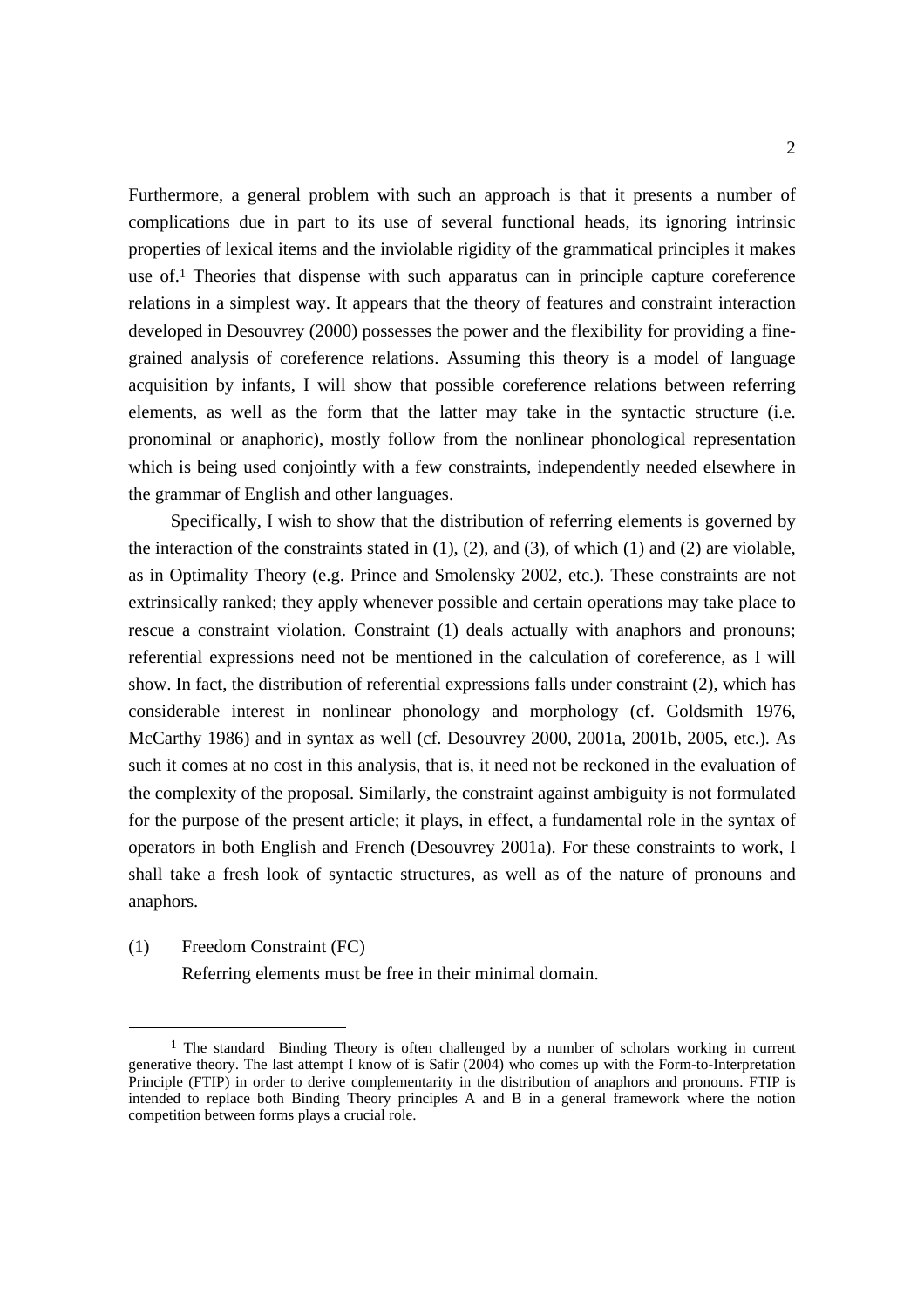- (2) Obligatory Contour Principle (OCP) Two elements bearing identical R-features are banned in the same syntactic domain.
- (3) Avoid Ambiguity Constraint (AAC) Morphological ambiguity must be avoided whenever possible.

The paper is organized as follows. The next section introduces basic assumptions on syntactic representations and an account of some core facts. Section 3 discusses the case of wh-elements and other quantified expressions, and section 4 presents additional facts regarding complementation structures and relative clauses. Section 5 briefly discusses the results and concludes the article.

# **2. The basics of coreference**

I will show that the basic relation between referring elements is that of 'antecedent of,' similar in some respect to the use of this term in Linking Theory (e.g. Higginbotham 1983; also see Safir 2004). This relation is asymmetric: if A is the antecedent of B, B is not the antecedent of A. The 'antencedent of' relation will be shown to follow from the definition of each referring element and it is made obvious by the use of tiered representations, as in nonlinear phonology. In the next subsection I introduce the definitions of referring elements and the relevant part of their feature tree structure. In section 2.2 I discuss basic facts of coreference in the light of the definition of syntactic domain. Finally in section 2.3 I consider the interaction of the constraints and the nonlinear representation.

## **2.1 Referring elements and their representations**

As mentioned above, referring elements include syntactic objects like referential expressions (nouns/NPs), pronouns and anaphors. Every theory of coreference should include a definition of these objects prior any attempt to account for their distribution. I argue for the following definitions of the referring elements relevant in this article:

- (4) Definitions of the referring elements
	- a. A pronoun (is a lexical item that) refers only to a referential expression.
	- b. An anaphor refers to a referential expression or a pronoun.
	- c. A referential expression refers to an entity in the real world.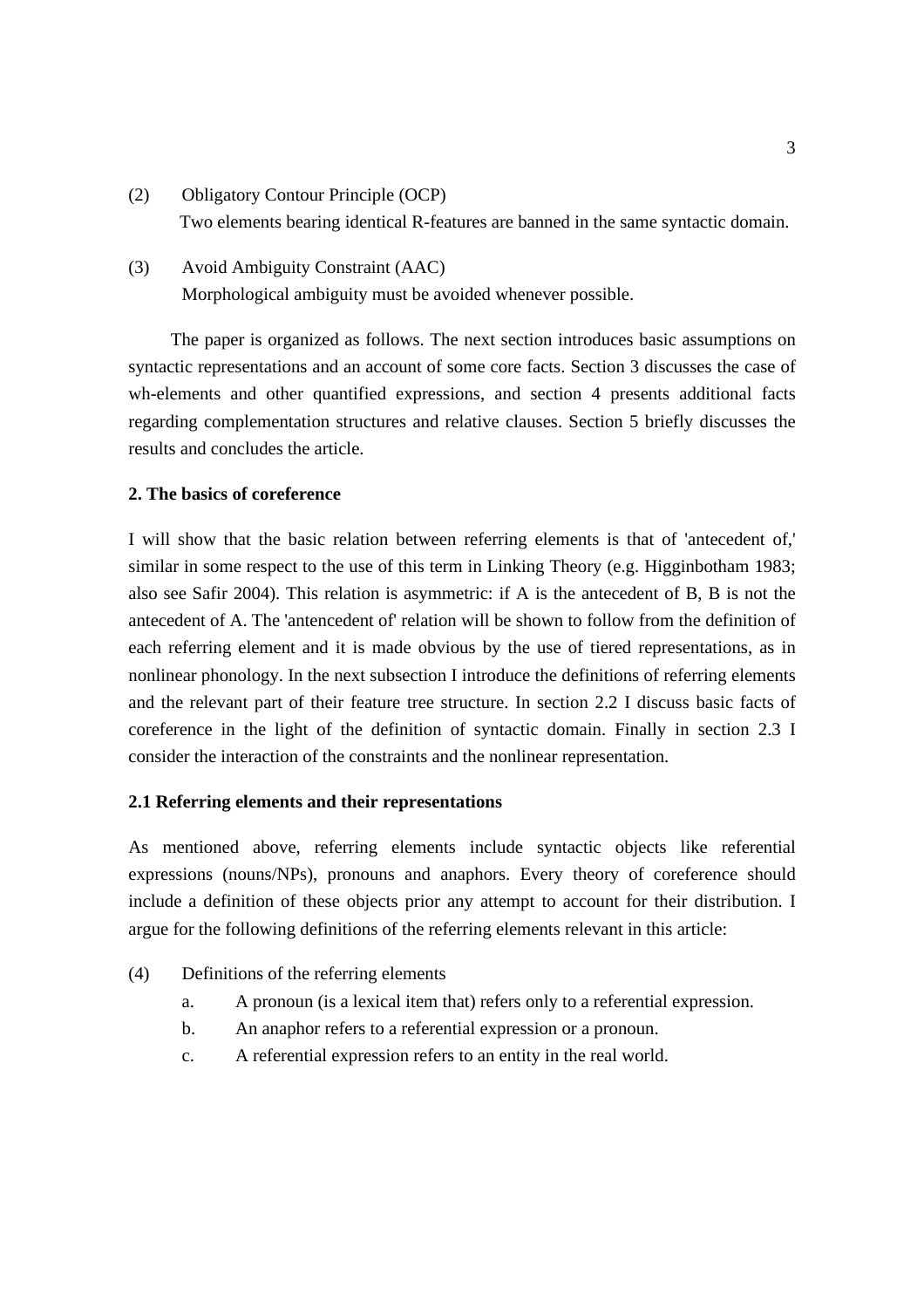The definition of anaphors is obvious, since we know that their antecedent may be a noun or a pronoun (cf."Mary/she likes herself"). The definition of referential expressions may not be controversial either, since it is consistent with the current view in Binding Theory. However, the present definition of pronouns clashes with traditional conceptions of these elements. Current theories adopt the view that pronouns refer to nouns (or NPs). They also assume that pronouns refer to other pronouns. This latter view is incorrect, however. I argue that pronouns refer only to NPs, but not to other pronouns.

In Binding Theory, it is assumed that in a sentence like "He<sub>i</sub> saw Mary yesterday. She kissed him<sub>i</sub>", both masculine pronouns refer to the same individual, and thus they are bound to each other. That is, him refers to he and vice versa. In fact, once one carefully considers the sentences, it appears that these pronouns refer to the same referential expression, which is known in the context of the discourse, but this does not entail that one is the antecedent of the other. To see this, one may try the following reasoning. First, let us assume that use of a pronoun is felicitous in a structure only if its referent is known; otherwise the sentence is not interpretable. Regarding the above sentences, if a referential expression is not previously mentioned in the discourse, are they interpretable? Obviously no, for none of the pronouns may referentially license the other. Therefore, it is clear that the subject pronoun do not refer to the object one. On this view, we can conclude that a language like English includes among its lexical items the element 'p ro-noun' o r more accurately 'p ro-NP', bu t not 'p ro-pronouns', o r 'p ro-proNPs', which would be the case if a pronoun could refer to another pronoun.

Nothing in these definitions states how a referring element comes to refer to another one. This situation must be dealt with by adopting some appropriate mechanism. In current Binding Theory, as is well-known, indices are assigned to every referring element. And relations of coreference or disjoint reference between two given elements depend on whether they have the same index or not. In Safir (2004), relying on work by Higginbotham, indices are abandoned for an arrow which links an element to its antecedent. However, under the assumption that the behaviour of grammatical entities is a function of the features they are specified for-- in my view syntactic features being similar to genes in biological systems--, the difference between referring elements, as defined in (4), must be due to their 'g enetic' composition. I wish to suggest that each referring element in a syntactic structure either bears or comes to acquire a referential feature, or R-feature, which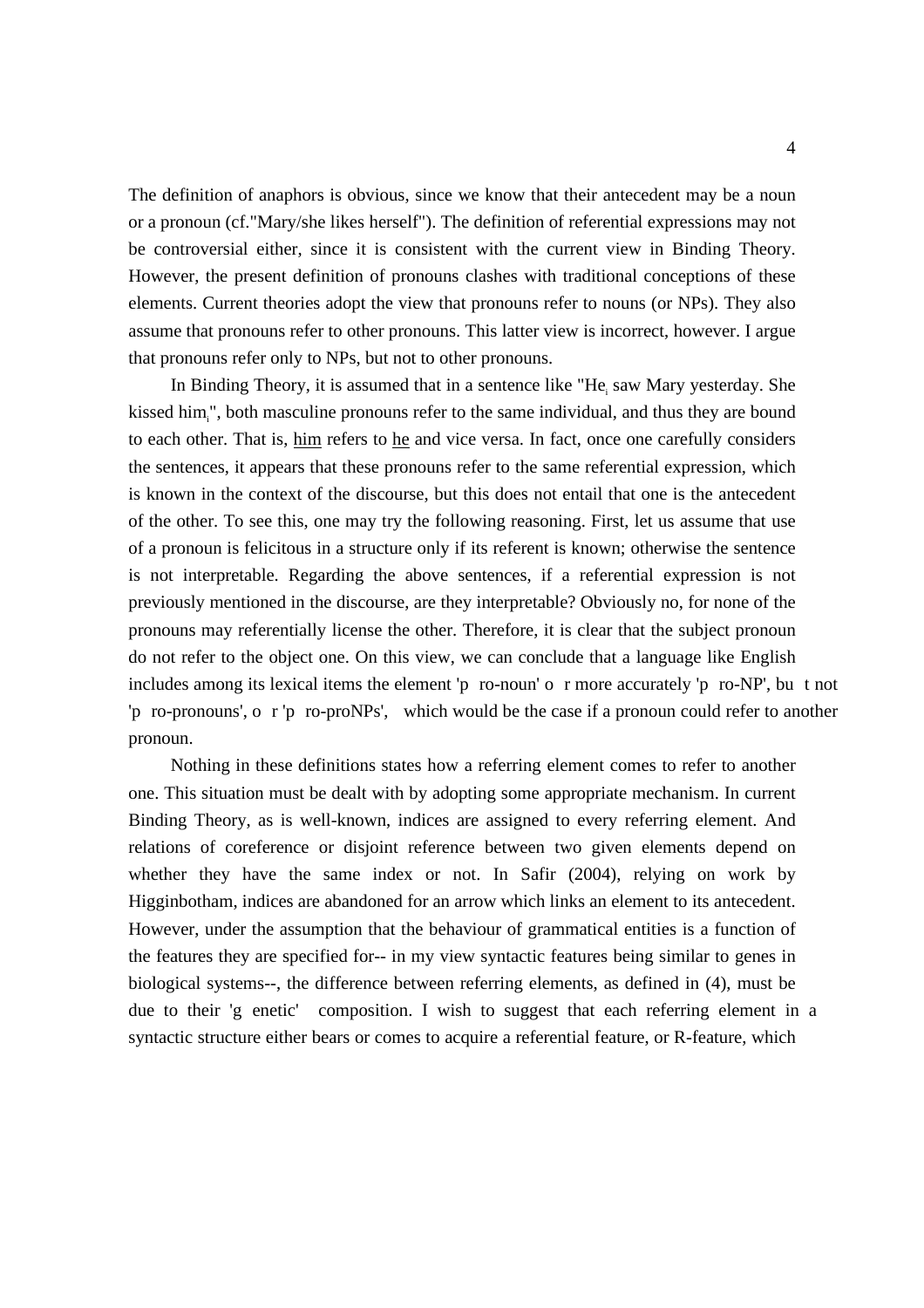is intended to translate what the element stands for in the real world. R-features will be named after capital letters P, Q and so on.<sup>2</sup>

Now we need a structure to integrate R-features and it must allow us to capture their interaction. It happens that nonlinear phonological representations perfectly respond to this requirement. Suppose, as in phonology, that features are linked to the morpheme bearing them by an association line, and such that the feature appears in a different tier from the morpheme with which it makes up a plane in the sense of Euclide. So every identical feature will be in the same plane and may not interact with a feature in another plane (see below for further clarification). With this in mind, consider now the above definitions. An NP does not refer to anything in a syntactic structure and we may posit that it has an Rfeature on its own, that is, its referent, in the normal case, is in the real world. Since both anaphors and pronouns refer to a syntactic entity, as opposed to a real world entity, they may not have an R-feature of their own. Furthermore, since anaphors may refer either to an NP or a pronoun, they must be distinguished from pronouns in some way. Suppose indeed that R-features are dependent of an abstract referential node, or R-node, which is a class node as currently used in nonlinear phonology. The R-feature and the R-node make it possible to structurally represent the definition of the three referring elements: a referential expression has an R-feature and an R-node, a (third person) pronoun has an R-node, but no R-feature, while an anaphor has neither an R-feature nor an R-node. This is illustrated in (5) with a set of third person elements. (The R-node is itself dependent to some node, which might be the one that holds the phi-features of the morphemes, and is omitted for simplicity (cf. Desouvrey, in progress).)

 $\overline{a}$ 

<sup>2</sup> It is not without interest to compare syntactic features and parameters, as used in the Principles and Parameters Theory. Features, in my view, are minimal units in syntax, as in phonology. Some of them may depend on inventory. In any event, they are not constraints of the grammar, but the material over which constraints apply. A parameter, on the other hand, is the minimal explanation for some grammatical phenomenon, hence a principle. To take a concrete example, the fact that wh-elements in certain languages appear in a derived position is explained by the wh-movement parameter, to which English says ' yes' and Chinese ' no' , for instance. In this feature-based system, wh-movement depends on a constraint, the OCP, which applies whenever some feature is present, in this instance Case. Thus, the prediction is: if wh-elements (or whatever elements) in a given language are specified for Case, they are likely to move from their original position under OCP, otherwise they remain in situ (see Desouvrey 2001a for details).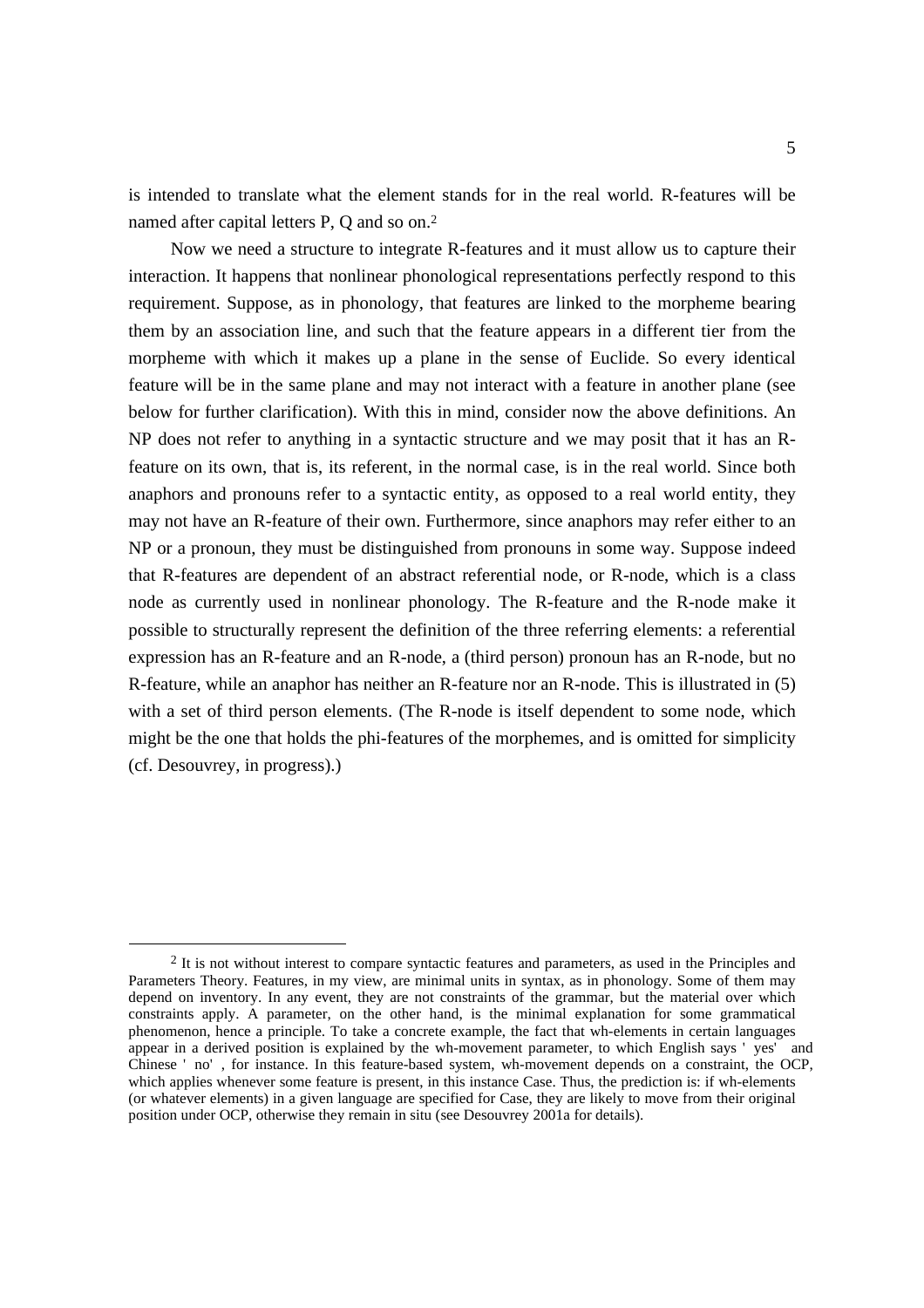

To repeat, the representations in (5) translate the fact that only NPs and pronouns have referential contents; they are R-elements. An anaphor has no referential content in itself, and therefore it must have an appropriate antecedent, an R-element. Since a pronoun does not have an R-feature, it must acquire one from an appropriate antecedent, in fact only a referential expression. On the other hand, a referential expression is autonomous; it need not have an antecedent. Also, in the representation of Mary, there are two planes, the Rplane to which belong the node R and its association line, and the P-plane, made of the feature P and the association line linking it to the R-node; the pronoun she, on the other hand, has a single plane, the R-plane, while the representation of the anaphor shows no plane.

The representation in (5b) only holds for third person pronouns. The referents of first and second person pronouns are always known directly from the real world, independently of any context. Therefore, it must be the case that such pronouns are fully specified for an R-feature, just like referential expressions, as shown in (6). Moreover, the feature structures in (5) and (6) are not complete. In effect the three types of referring elements possess other features, for instance Case, person, gender, animacy (human or not). To this respect, one may distinguish two types of syntactic features: relational features and stative features. Relational features are R-features, which can be acquired structurally under conditions to be discussed shortly. Case is also a relational feature, but it will not be discussed here, see Desouvrey (2000, 2005, etc.). Stative features are such like animacy, number, gender, person, etc. Indeed, we know that referring elements morphologically vary according to these features. I take the animacy (or human) to be a property of (or perhaps is) the R-node itself. The other stative features, also known as phi-features, might be the mother node of R-features and will be ignored throughout. The reason for their ignoring is that their effect is always predictable and they are distantly related to coreference. To illustrate this point with an example, "\*she likes himself" is ill-formed, obviously because there is a gender mismatch between the anaphor and its intended antecedent, not because any of the constraints mentioned above is violated. Besides, we know that anaphors are divided into reflexive, reciprocal, relative, etc., and each of them bears particular features that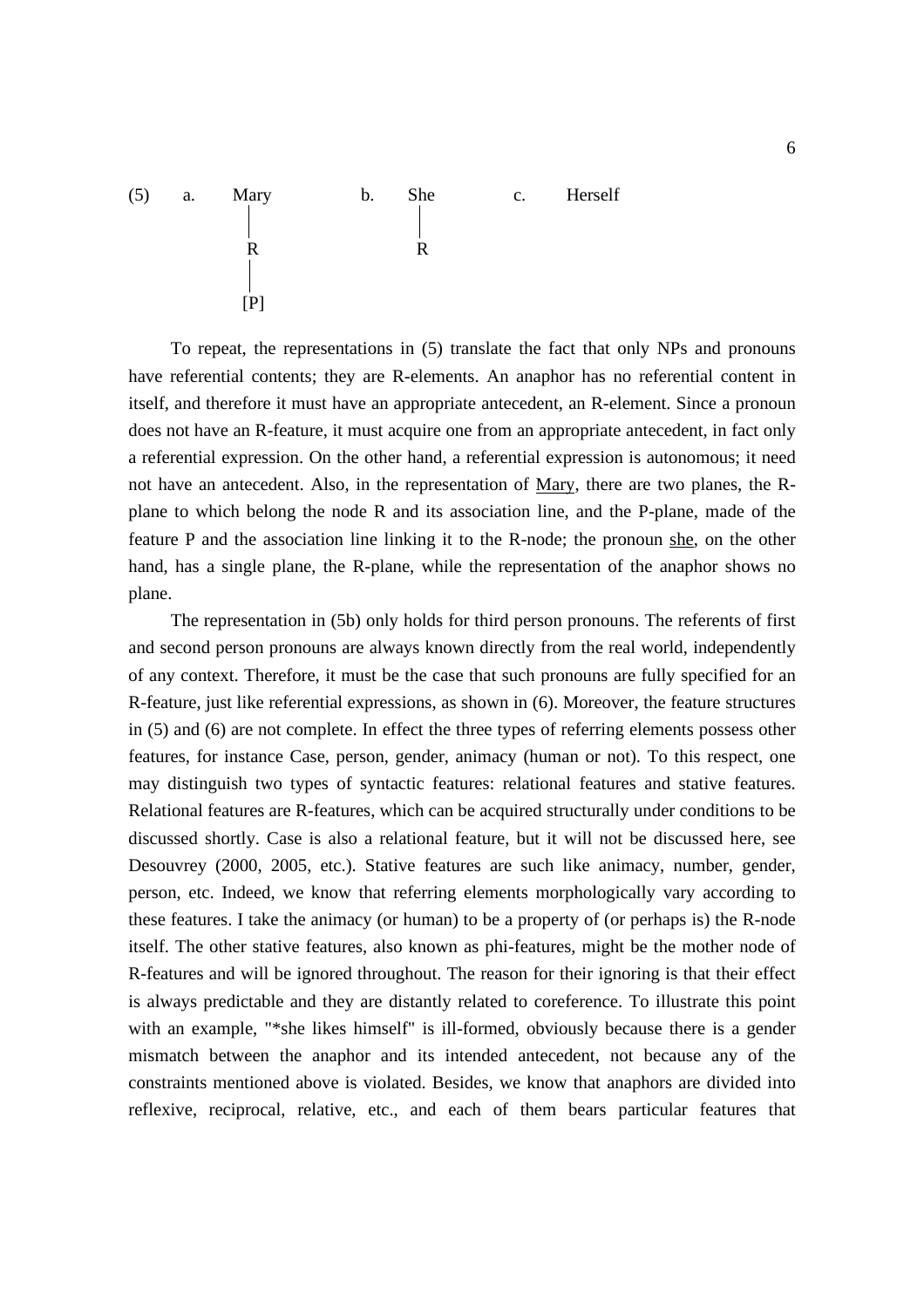distinguish it from the others. For instance, reciprocal and reflexive anaphors have the same behaviour with respect to coreference, as is standardly recognized, but while a reflexive anaphor exists in two versions, singular and plural, reciprocal anaphors are inherently plural, and to perform their semantic functions, they require a plural antecedent. Also, a relative anaphor substantially differs from reflexive and reciprocal anaphors in that it must have an antecedent in a different clause (see below).

(6) a. I/me/you b. yourself/myself R  $[$ [P] $]$ 

As mentioned above, the relation of coreference is in fact a relation of "antecedent of," which is asymmetric. Indeed, the feature structures of referring elements given above contain a three-way asymmetry: referential expressions, anaphors, and pronouns each have a different feature structure. The nonlinear representation crucially has a further interest. It allows feature spreading. Feature spreading makes it possible to genuinely track down the antecedent of pronouns and anaphors. It turns out that the spreading of referential features is constrained by the following well-formedness conditions, which are consistent with basic tenets of nonlinear phonological theory.

(7) Conditions on feature spreading

- a. An R-feature (terminal) can spread only to a bare R-node.
- b. An R-node (class node) can spread only to a bare node.
- c. Lines must not cross in the representation.

The feature structure for pronouns makes it clear that such elements cannot be the antecedent of a referential expression; and similarly an anaphor cannot be the antecedent of a pronoun or a referential expression. Indeed, by virtue of (7a), a pronoun can acquire an antecedent only by the spreading of a R-feature from a referential expression. The antecedent of an anaphor is the referential expression (or the pronoun) that spreads an Rnode on it.

Before turning to concrete examples, we may note that a pronoun and its antecedent need not be in the same sentence, provided the antecedent is sufficiently identifiable in the discourse. To capture this fact, the R-feature of a pronoun whose antecedent is absent from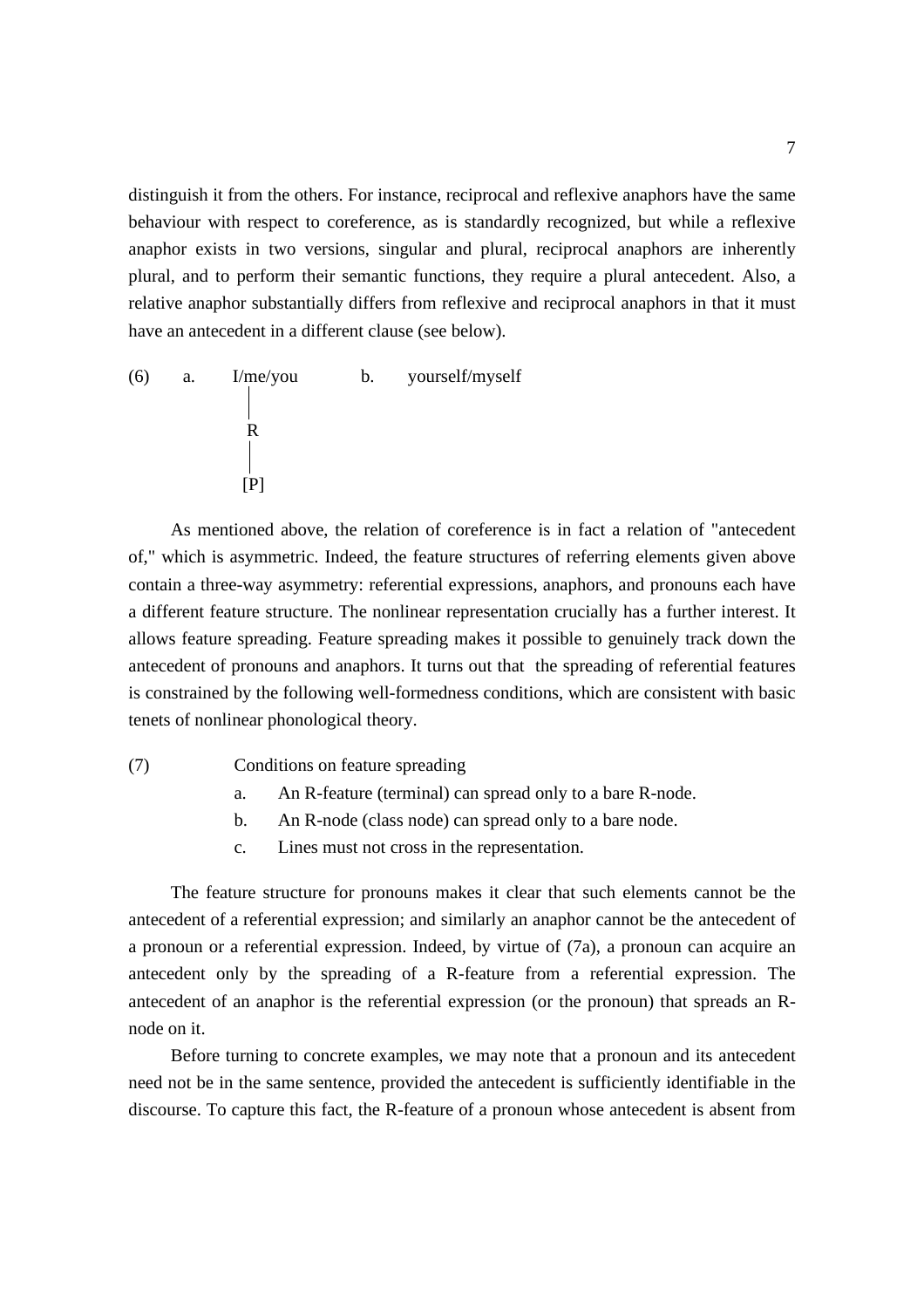the structure will be shown in parentheses, which means it is a floating feature, along the lines of a common practice in nonlinear phonology.

The sentences in (8) illustrate the process of acquiring an antecedent. First of all, recall that each feature is in the same plane with its association line and only identical features are in the same plane. So (8a) contains three different planes: the R-plane, the Pplane and the Q-plane; the feature [P] spreads onto the bare R-node of the pronoun, consistent with (7a); there is no line-crossing effect, since P and Q are not in the same plane. In both (8b) and (8c) the R-nodes spread onto the anaphor, which therefore acquires the feature associated to them respectively. (I will return on complementation structures like (8a) in section 4.) Why Q does not spread onto the pronoun in (8a), which discards it as a posssible antecedent, is discussed shortly.



To clarify further, the three-dimensional representation of (8a) is shown in (9), where M is the morpheme tier. The planes P, Q and R are contiguous to each other, as if they were pivoting around the R-node tier. So the spreading of P to R in (8a) does not take place in the same plane as Q. Similarly, the spreading of the R-node to the anaphor in (8b) and (8c) involve only the R-plane, the space between the M and and the R tiers.

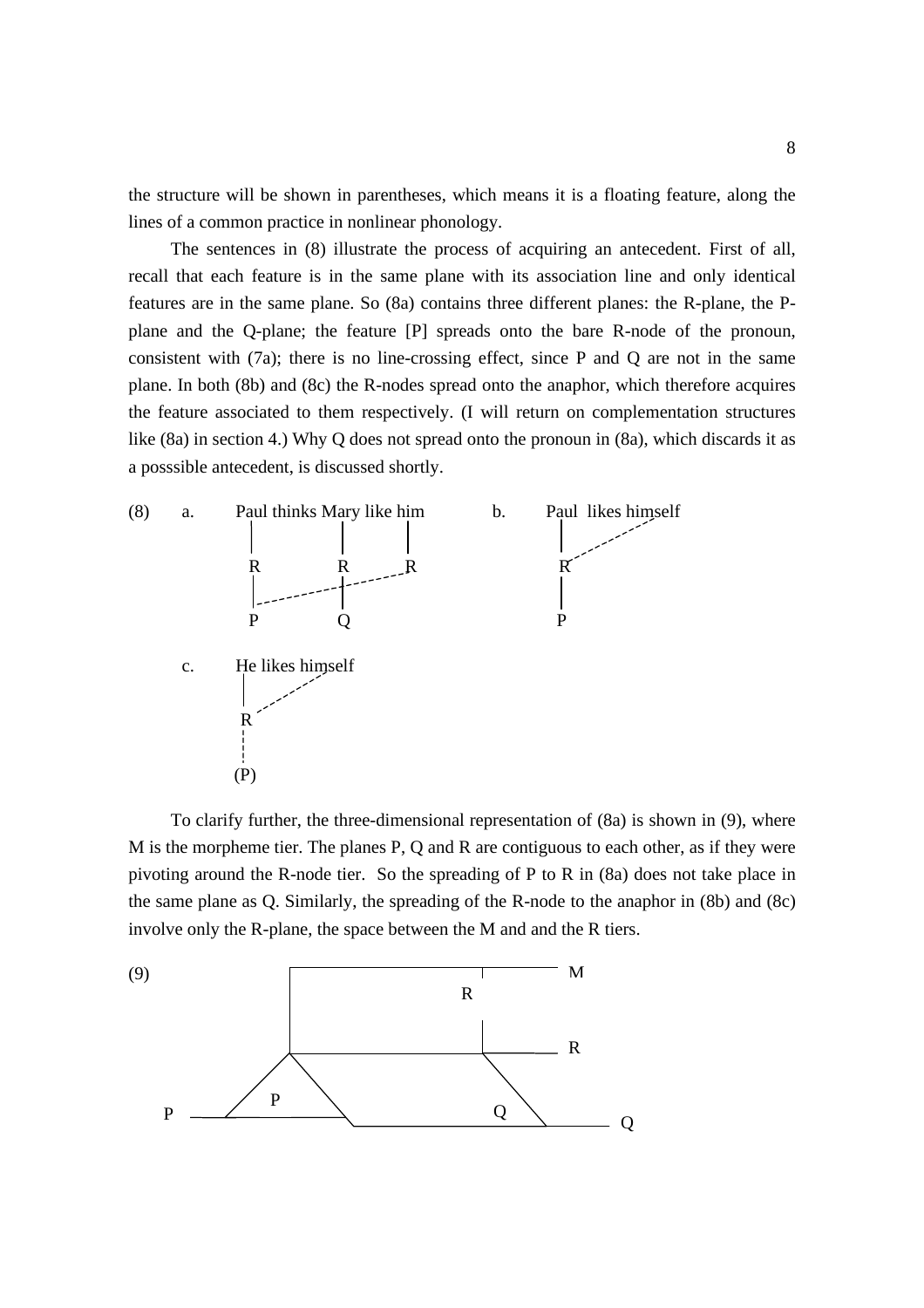Under the plausible assumption that every animate R-node belongs to the same plane, R-node spreading may not be always possible. Thus in (10a) the subject pronoun can spread its R-node to the anaphor, yielding a well-formed sentence. In (10b) however, the subject cannot spread its R-node through the intervening object pronoun, given (7c), hence the illformedness of the structure. This is a remarkable result; the fact that anaphors must be adjacent to their antecedents follows from the representation which is being used and not from an independent stipulation.



In the same vein, the fact that anaphors do not allow split antecedents, as is wellknown, follows straightforwardly. As seen for instance in (11), by virtue of the no-crossinglines condition (7c), the R-node of the subject cannot spread through the R-node of the direct object, hence the ill-formedness of the structure.



On the other hand, a pronoun allows split antecedents, since the latter come from terminal features which are not in the same plane. As seen in (12), each R-feature belongs to a different tier, and therefore separately targets the R-node of the pronoun, the tier of which is adjacent to planes P and Q. A well-formed sentence is hence obtained. (Notice that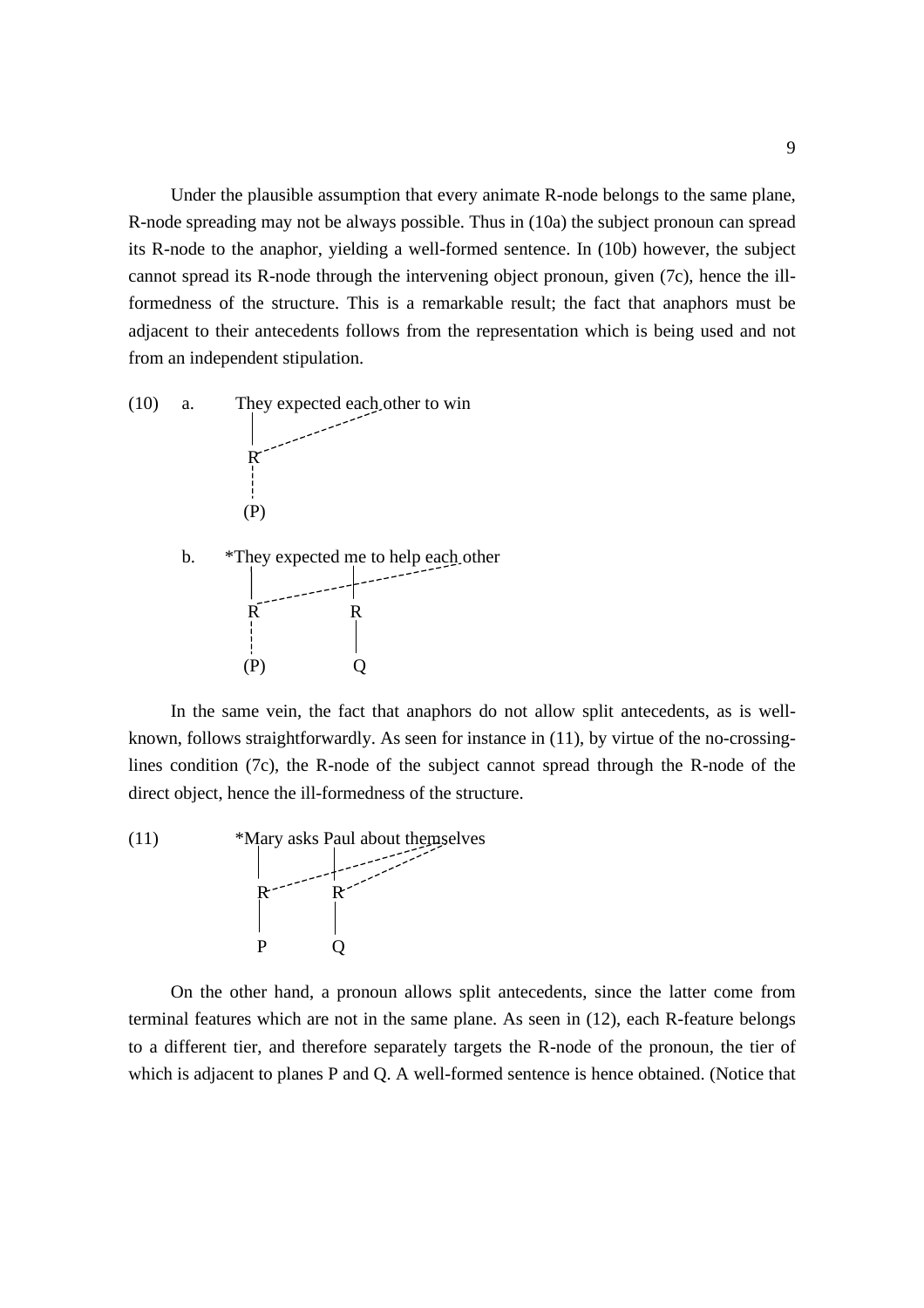the plural specification of this pronoun presumably allows it to receive many R-features; perhaps it has two R-nodes.)



Summing up, the properties of anaphors and pronouns follow from basic tenets of nonlinear phonological representations. An element is the antecedent of another only if it can spread its feature on that element. In the spreading process, lines must not cross, a condition which makes it possible to capture the fact that anaphors must be adjacent to their antecedents. In the next subsections, it will be shown that the complementarity in the distribution of anaphors and pronouns follows from the OCP and the constraint against ambiguity.

## **2.2 Syntactic domains**

Given this nonlinear representation, which is based on feature hierarchy, syntactic features are to be found in lexical elements and not in abstract functional heads as in the Principles and Parameters Theory. Following Desouvrey (2000, 2001a, 2001b, etc.), I assume a very bare syntactic structure, which is only made up of actual lexical elements, consistent with a strong lexicalist hypothesis (e.g. Halle, 1973). Such a syntactic structure is free from functional projections, and therefore inflectional and derivational morphology need not take place in the syntax. On this view, a simple sentence like (13) consists of the shown constituents, namely ' a cake', ' ate a cake' and ' Mary ate a cake', all of them being resulted from successive application of the operation Merge, as discussed in Desouvrey (2000), expanding from Chomsky (1995).

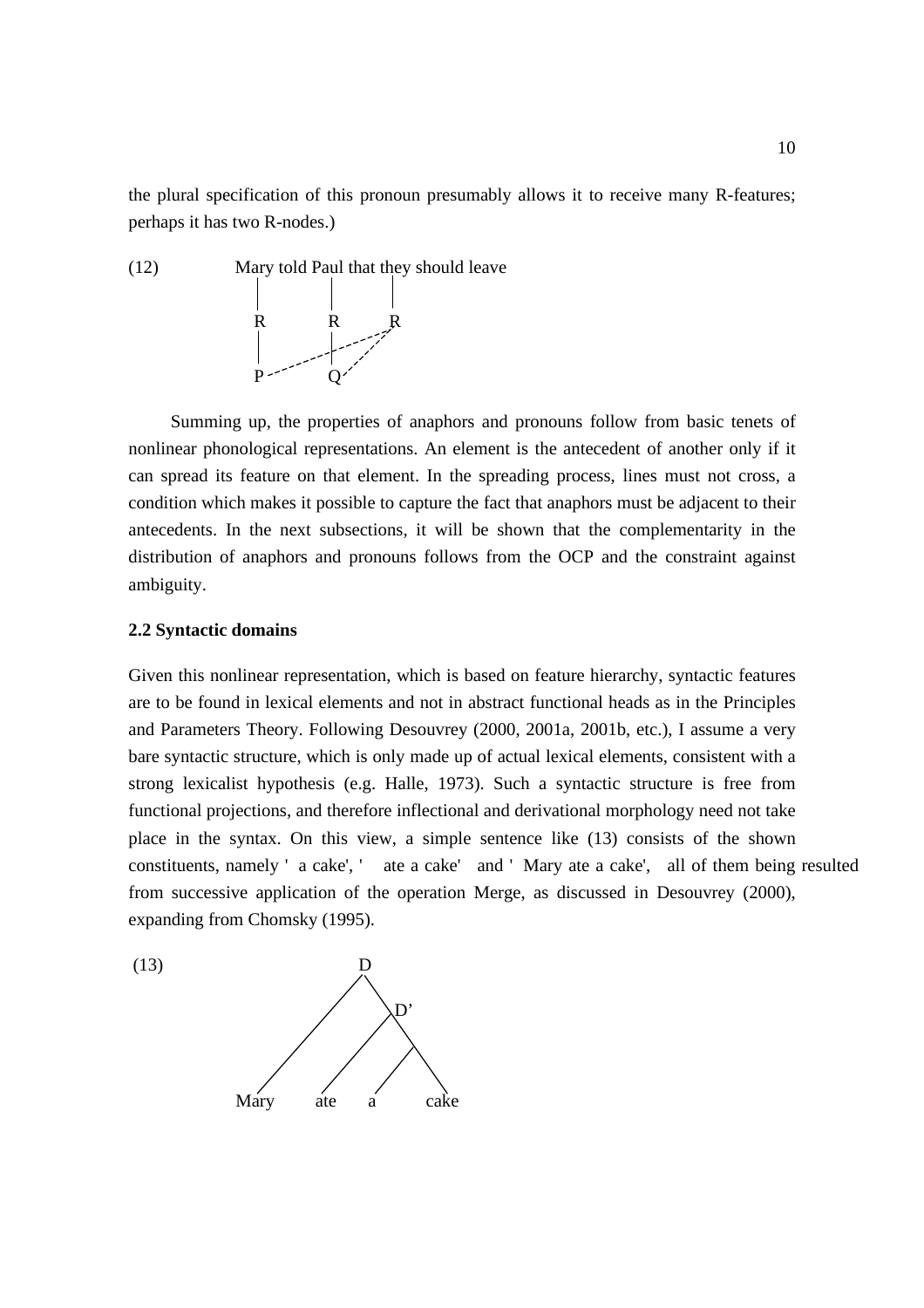Labels of the constituents are irrelevant and therefore will be omitted throughout. Instead, the letters D and D' are used to indicate particular domains. D is the domain of the complement of the verb, or complement domain, while D' is the domain of the subject, or subject domain. The crucial point here is that the complement domain is embedded within the subject domain, but the contrary is not true. That is, the subject is in the same minimal domain as the object, but the object is not in the same minimal domain as the subject. It turns out that this simple view of syntactic domains, which is derived from a basic constituency analysis, independently needed, is a major key to understanding the phenomena of coreference.

In order to see the interaction of constraints and syntactic domains, I first discuss the effect of the OCP and the Ambiguity Constraint on the appearance of pronouns and anaphors and then I turn to see how the syntactic domains, as defined above, restrict the distribution of the latter (Freedom Constraint). Consider first the case of disjoint reference. Recall that all animate R-nodes are in the same plane, but each terminal R-feature is in its own plane. Thus disjoint reference obtains whenever each argument bears its own Rfeature, either inherently as in the case of referential expressions, or by association of floating features that exist in the discourse, as seen in (14a) and (14b) respectively. Notice that (14b) is not ambiguous to the extent that speakers of English will never assume that both pronouns may bear the same referential feature. Why this is the case will become clear in due course.

(14) a. [Mary [likes Paul]] b. [She [likes her]] R R R R P Q (P) (Q)

 $\overline{a}$ 

Things would be different, however, if both elements were bearing the same Rfeature, as seen in (15). I suggest that configurations like (15a) in which two identical Rfeatures stand in the sentence domain are precisely ruled out by the OCP, as stated in (2).<sup>3,4</sup>

<sup>3</sup> The literature often mentions the case of Thai in which (15a) is well-formed. This does not rule out the analysis presented above, since in my view the OCP is a structural constraint, hence violable. What matters is why Thai allows a violation of the OCP in this context. To correctly answer this question, one would have to consider the whole inventory of anaphors and pronouns in this language. Given the view advocated here, that variation is due to feature and lexical inventories, it is reasonanble to assume that Thai inventory is not parallel to English, that is to say the OCP is violated in this language because all other things are not similar to English.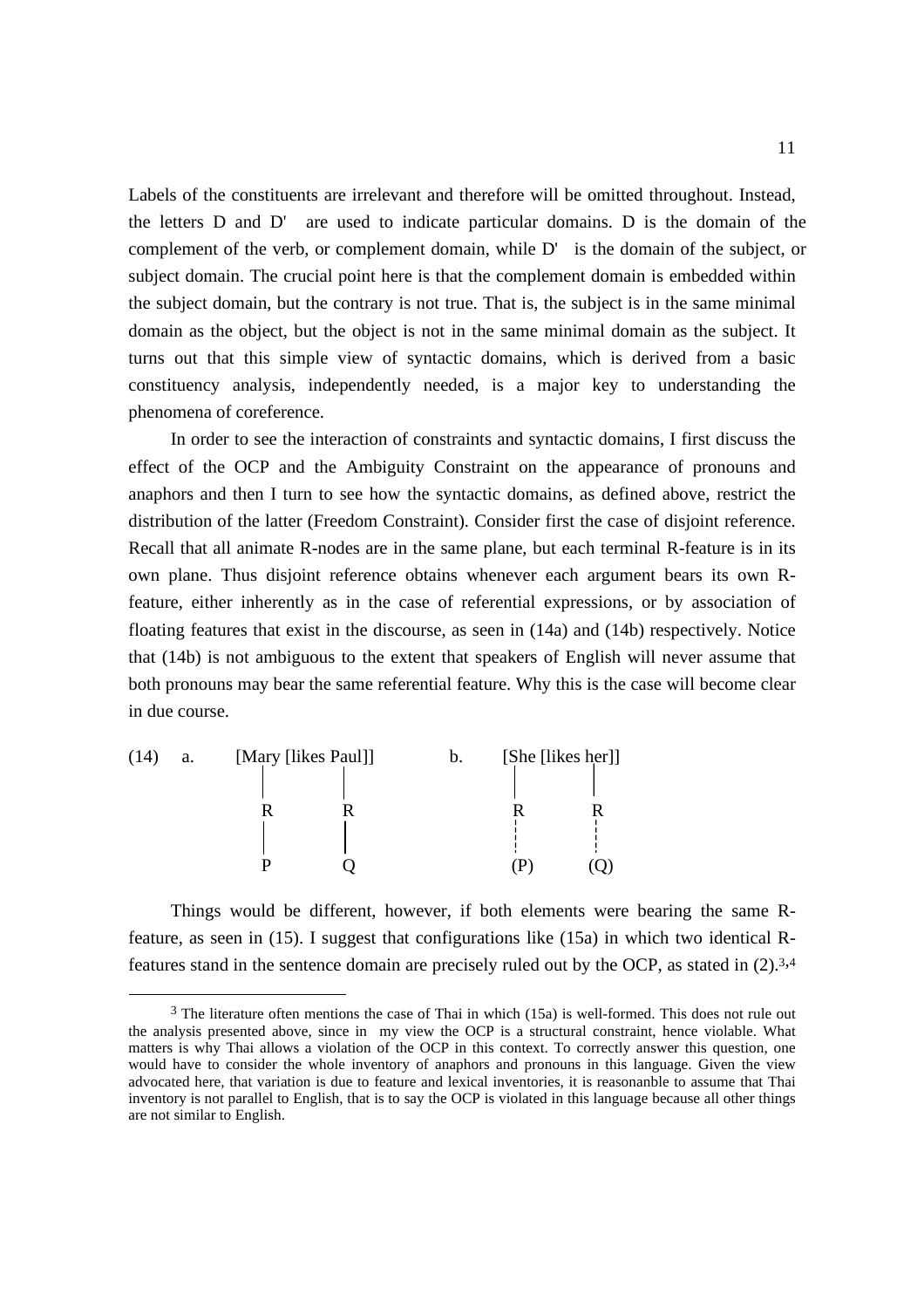In (15b), on the other hand, there is obviously no OCP effect, since both R-nodes get the Rfeature by spreading, or more accurately by linking with a floating feature. Nevertheless, (15b) is ruled out by the Ambiguity Constraint, stated in (3). Indeed if (15b) were possible, it would be ambiguous with (14b), the case of disjoint reference.

(15) a. \*[Mary [likes Mary]] b. \*[She [likes her]] R R R R P P (P) (P)

 $\overline{a}$ 

I suggest that such structures as (15) are repaired by a process of dissimilation. Since referring elements differ from each other by their feature structure, one can be obtained from the other by feature delinking. Thus in order to dissimilate the arguments, one may delete the R-node of the object pronoun and the object NP. The result of this process would yield an R-nodeless element. However, since neither an NP nor a pronoun can exist without an R-node, an anaphor must appear instead, as shown in (16a) and (16b). Notice that if in (15a) only the R-feature (P) of the object were to be deleted, a pronoun, but not an anaphor, would be obtained. The resulting structure would be ill-formed for the same reason as (15b), as seen in (16c). The assumption is the following: if an ambiguity can be avoided, it

Generally when a constraint violation, otherwise avoidable, occurs in a structure, the offending element is usually spelled out with a pitch movement. Even in English, OCP can be violated for some pragmatic reason, but a pitch movement is expected on the second occurrence of the involved element, as in "John likes JOHN/\*John."

Finally, recall that each referential expression is assigned an R-feature, so that there will never be two different referential expressions (or morphemes) with the same R-feature. However, the pairing of R-features with real world entities is totally subjective in that it depends on the speakers knowledge (and use) of the world reality, which may not be perfect as we know. Therefore the grammar has nothing to say about disagreement among speakers, ignorance, etc, though it provides the speakers the tool to deal with them. For instance, in the sentence "That man is John" (seen in Safir 2004) there is no OCP effect since both NPs bear different R-features, say P and Q. They refer to the same entity  $(P=Q)$  in the real world only if the speakers agree with each other and that the sentence is conform to the real word, in which case the sentence is grammatically true. Similarly, in the statement  $5^2$  = 25 each element has its own R-feature and it is up to the speakers to accept their identity or reject it. The very fact that it is intrinsically true (in our world) does not involve any linguistic knowledge.

<sup>4</sup> It turns out that with R-features, the OCP takes effect in the sentence domain and even beyond, and it is not avoided by movement of one of the element bearing the R-feature. With Case features, however, OCP effects occur always in smaller domains, generally the complement domain of the verb, and in most cases trigger the movement of the verb argument; thus clitic movement, wh-movement, adverb movement are all caused by a Case OCP. The difference between Case and reference with respect to the OCP is due to the fact that Case is a clause-bound grammatical feature, while reference is a discourse feature.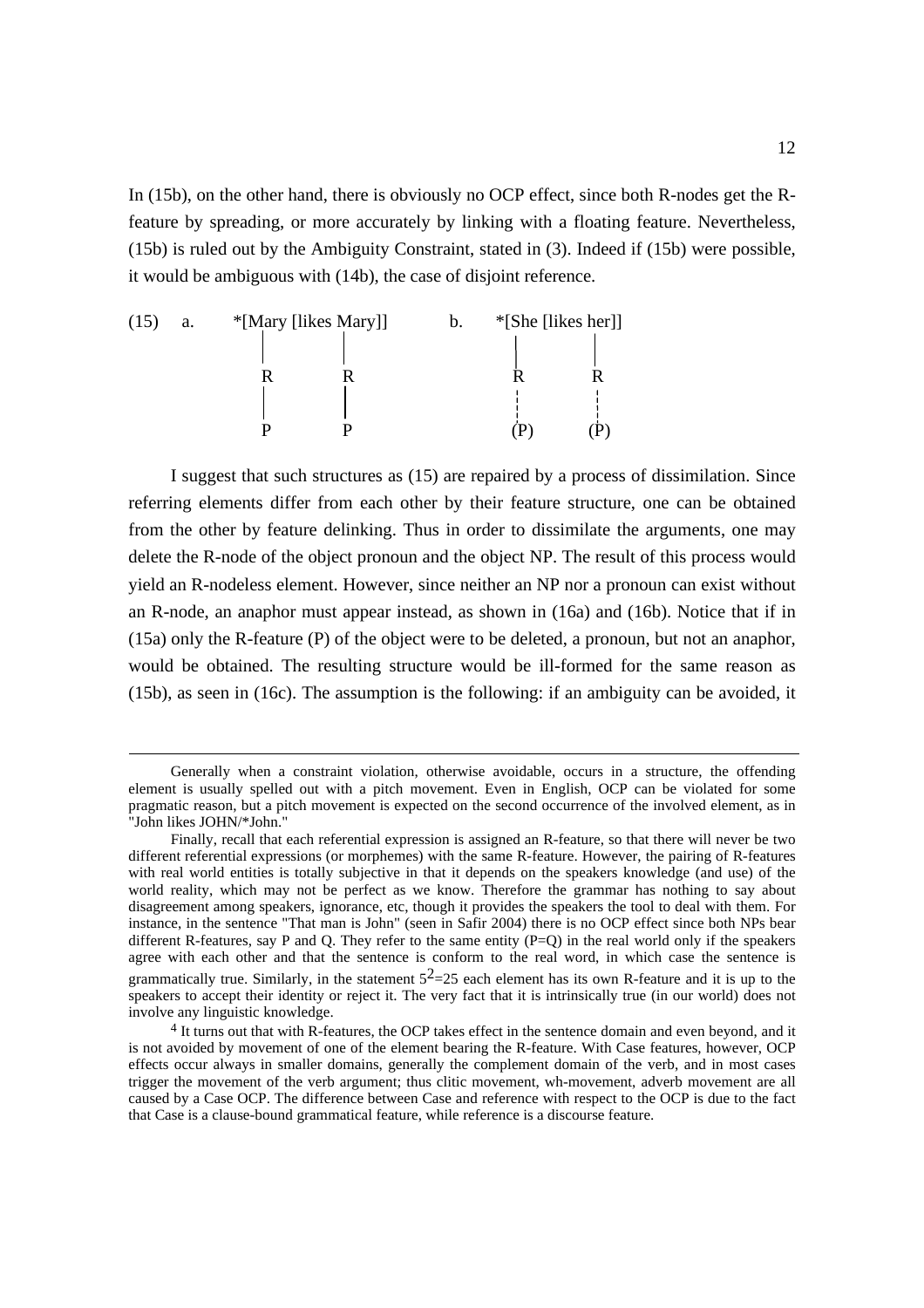must be avoided. Thus the nondelinking of the R-node in (16c) violates the Ambiguity Constraint.



This analysis is simple and straightforward. Structures (15a) and (15b) are ruled out by different constraints, but both of them are repaired by a delinking process. It further explains why (14b) is not ambiguous. The AAC and the representation put anaphors and pronouns in complementary distribution and speakers know that the antecedent of an anaphor must be the closest R-node. <sup>5</sup> It is important to further distinguish the OCP from the AAC. To this effect, structure (15b) can be compared with (17a). Structure (17a) carries no ambiguity at all, since first and second person pronouns always bear their own referential feature. Nevertheless, it is ill-formed. The ill-formedness of this structure is predicted by the OCP, since both pronouns bear the same R-feature, [P]. The delinking of the R-node of the object pronoun readily yields the desired result, a seen in (17b). <sup>6</sup> In contrast (15b) (as well as (16c)) is structurally perfect, only the intended coreference relation between the pronouns makes it deviant. Thus the OCP and the AAC are not to be confused, although they have the same effect on the syntactic structure, namely feature manipulation.

 $\overline{a}$ 

<sup>5</sup> An anaphor may be used emphatically without an antecedent in the sentence, as in "The paper was written by Ann and myself" (from Safir 2004). This case, which is quite marginal, is possible when the referent is easily traceable and in addition no R-element in the sentence may be wrongfully taken to be an antecedent. At this point, use of an anaphor as a pronoun is not crystal-clear.

 $6$  Notice that in major Romance languages, there are no first and second person anaphors; so the resolution of the OCP is never possible in such contexts.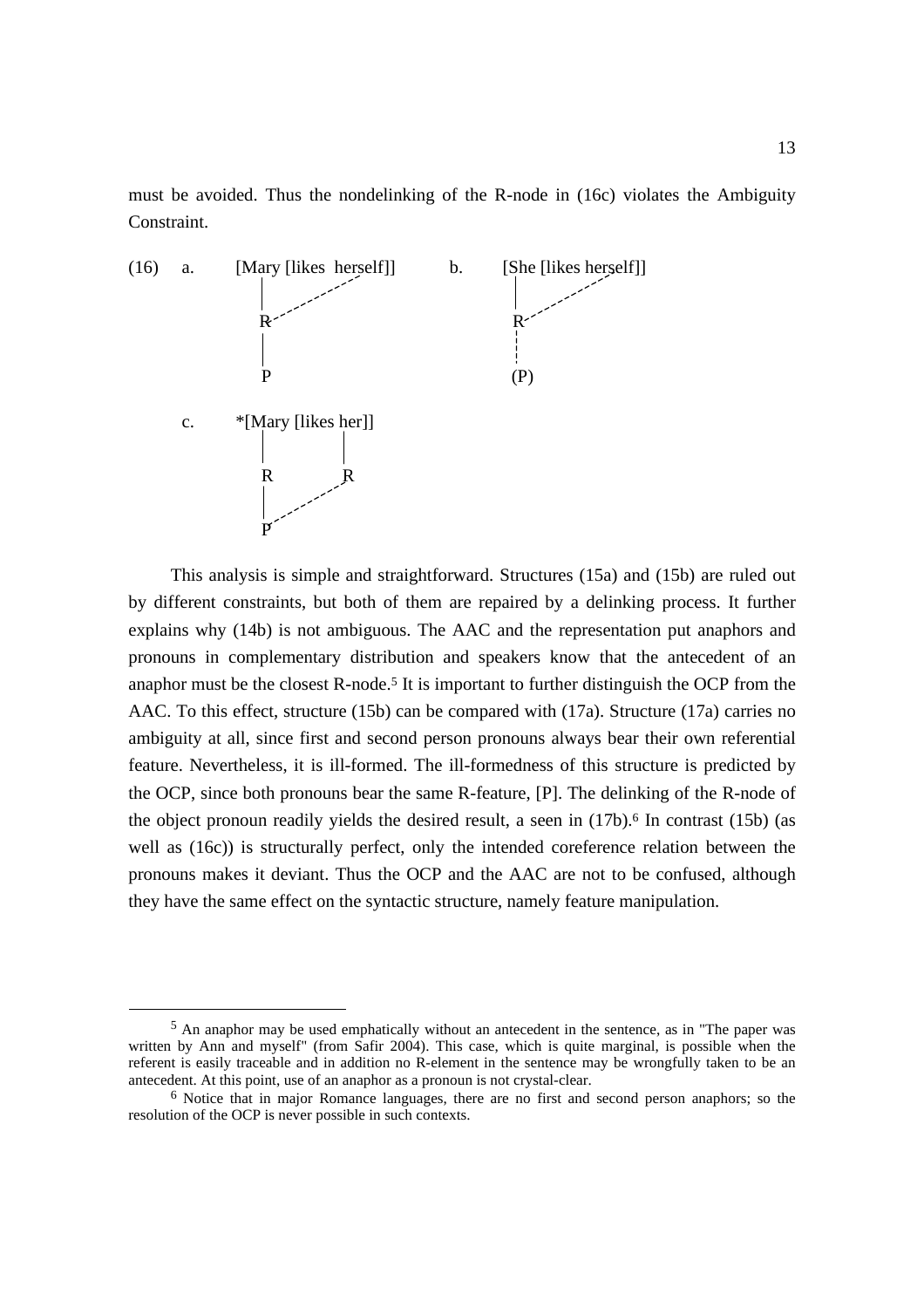

Notice that ambiguity cannot be eliminated in every context. Structure (18a) has two readings, one of coreference and one of disjoint reference. Hence its ambiguity. But the structure cannot be improved by a delinking process, as seen in (18b). The impossibility of (18b) is related to the nature of the pronouns. A personal pronoun is an argument of the verb, but not a possessive determiner, and there is no determiner anaphor in the inventory of English. A reflexive anaphor may not be used as a determiner any more than a determiner can be used as an argument on its own; cf. "\*She likes the/my."



Now one can logically ask why the dissimilation process seen above does not act upon the subject, such as to derive the structure in (19). It is at this point that the notion of domain enters the stage. Indeed, these structures are straightforwardly ruled out by the Freedom Constraint (1), which requires that anaphors and pronouns be free in their domain. Since the subject domain includes the object domain, the subject anaphor cannot be free whenever its antecedent is the object. Therefore, (19a) and (19b) are ruled out. Notice that in current Binding Theory, this result is ensured by the c-command requirement, by virtue of which the anaphor must be c-commanded by its antecedent. The view of domain adopted in the present proposal makes it possible to dispense with such an unnatural structural relation.<sup>7</sup>

 $\overline{a}$ 

 $<sup>7</sup>$  The present analysis is superior to the c-command-based analysis, since the definition of domain is</sup> invariant and follows from the constituency analysis, in contrast to the c-command which is variously defined in the literature, according to the desired result.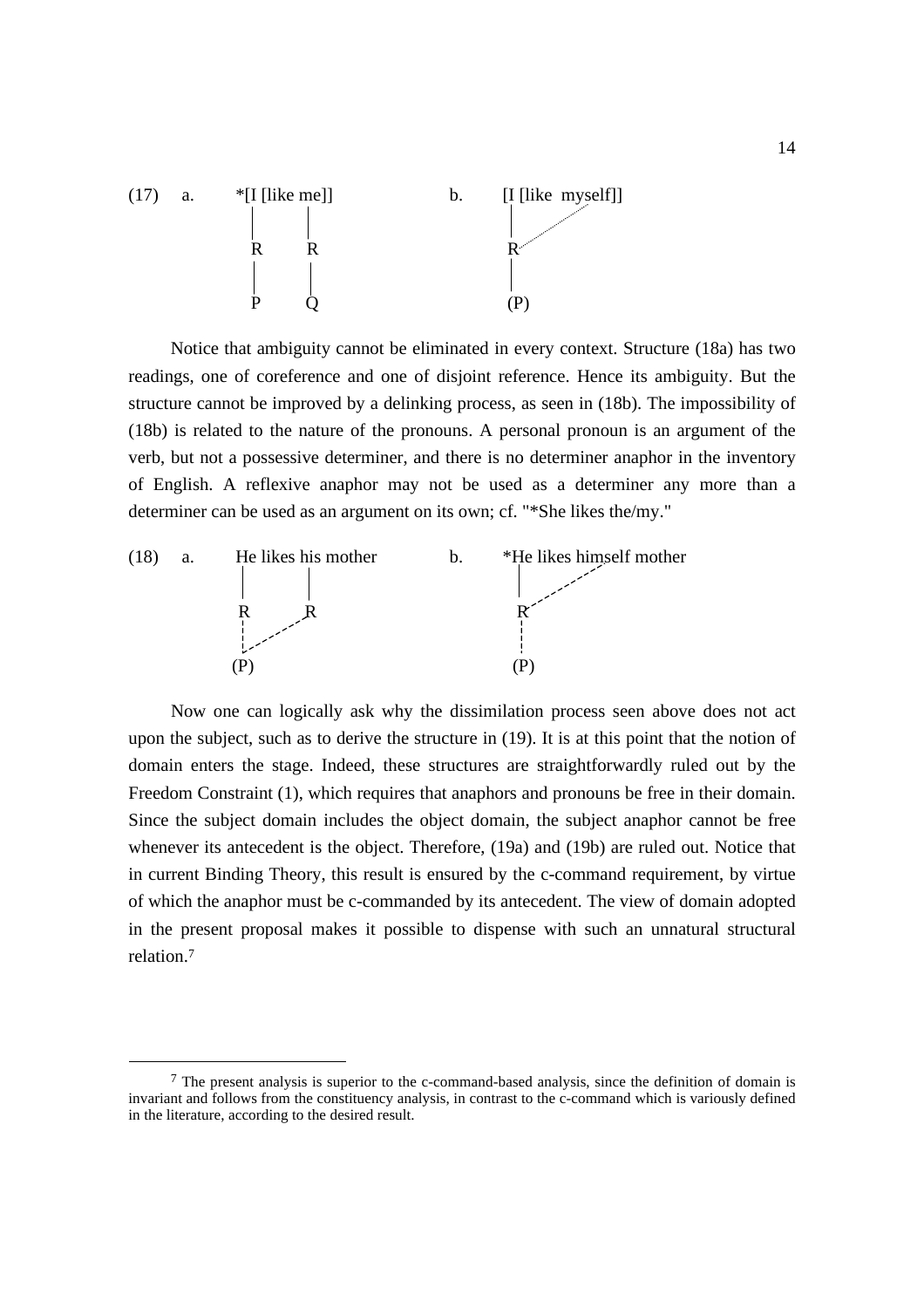

In contrast, the sentences in (20) are well-formed, since the pronouns have no antecedent in their domain. In fact, the pronouns in (20a) have no antecedent at all in the sentence, since a pronoun may not be the antecedent of another pronoun. In (20b) the antecedent is in the subject domain, not the object domain that includes the pronoun, and therefore the structure is perfect.



The sentences in (21) further illustrate the domain effect. In both (21a) and (21b) the antecedent of the pronouns is included in the subject domain, yielding ill-formedness, as expected.



Given the facts just discussed, one might be tempted to assume that feature spreading must proceed from left to right. Such an assumption would be consistent with Chomsky' s (1976) Leftness Principle, according to which a variable cannot be the antecedent of a pronoun to its left. This principle would explain the ill-formedness of (19), without invoking any domain-related analysis (and the c-commanding requirement as well in Chomsky' s system). This would be incorrect, however. The following sentences (cf. Reinhart 1983) are well-formed, but they display right-to-left spreading of the referential expression to the possessive. Notice that the latter belongs to a phrase which is not in the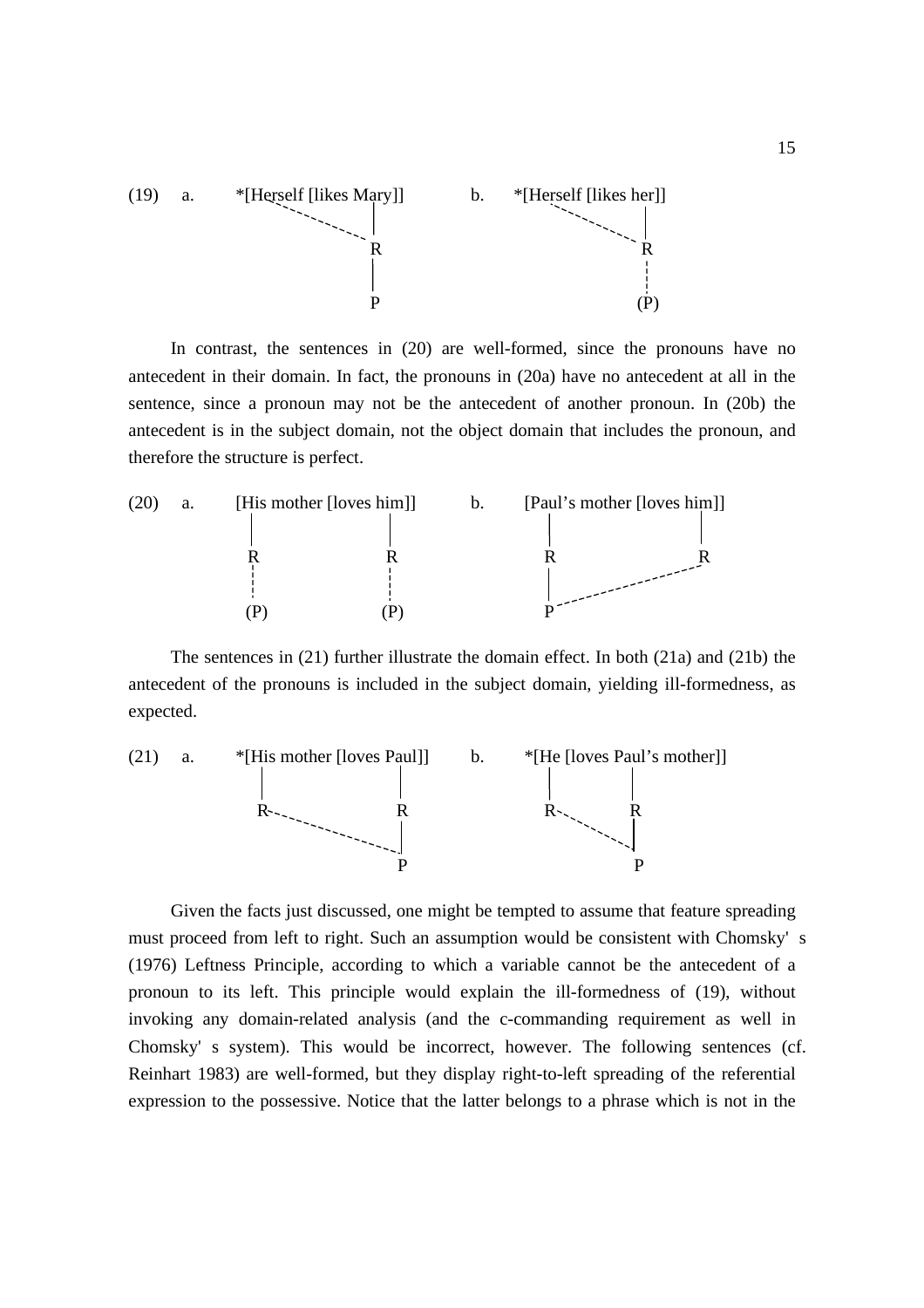subject domain of the sentence (also see below). (Indices are conveniently used as a descriptive device.)

- $(22)$  a. Near hist child's crib nobody would keep matches.
	- b. For his<sub>i</sub> birthday, each of the employees<sub>i</sub> got a Mercedes.

To sum up, we have seen that anaphors arise in the structure from the delinking of an R-node belonging to a pronoun or a full referential expression. The delinking process is triggered by either the OCP or the Ambiguity Constraint. It is also shown that anaphors can never be in the subject position (the larger domain), given that the subject domain necessarily includes the antecedent of the anaphor. Similarly pronouns cannot be used as subject whenever their antecedent is in the object domain, consistent with (1).

At this point, the analysis is complete and the role of each constraint is already made clear. The rest of the paper will mostly deal with complexities.

### **2.3 Constraint interaction**

Up to this point, we have seen the individual play of the OCP and the AAC. Both of them trigger a delinking process that yields an anaphor in simple sentences. Given the feature structure of referring elements, the OCP and the AAC may not conflict with each other. This is so because the former prevents two instances of the same terminal feature from appearing on a tier, while the latter opposes bare R-nodes, which can be marked by any Rfeature, and causing an unwanted ambiguity. However, the OCP and the AAC interact with the no-line-crossing constraint (NLC) (7c), a well-formedness condition on the representation, as I will show. The effect of such an interaction has consequences for the domain the antecedent of the anaphor can appear in.

To see the interaction of constraints, I will consider two types of structures in this section: structures with complex arguments and ditransitive verbs; biclausal structures will be considered at a later section. Consider for instance a sentence with a complex object like (23a). There are three referring elements in this structure, the subject pronoun (they), the complement of the preposition (them), and the object of the verb (books). Since the latter is not animate, its R-node may not be on the same tier as those of the subject and the indirect object (the R-feature of books is not shown for simplicity, and even its R-node will be omitted in further examples). The bare R-node of the second pronoun can take any Rfeature, which makes it ambiguous, hence the deviance of the sentence. Fortunately, this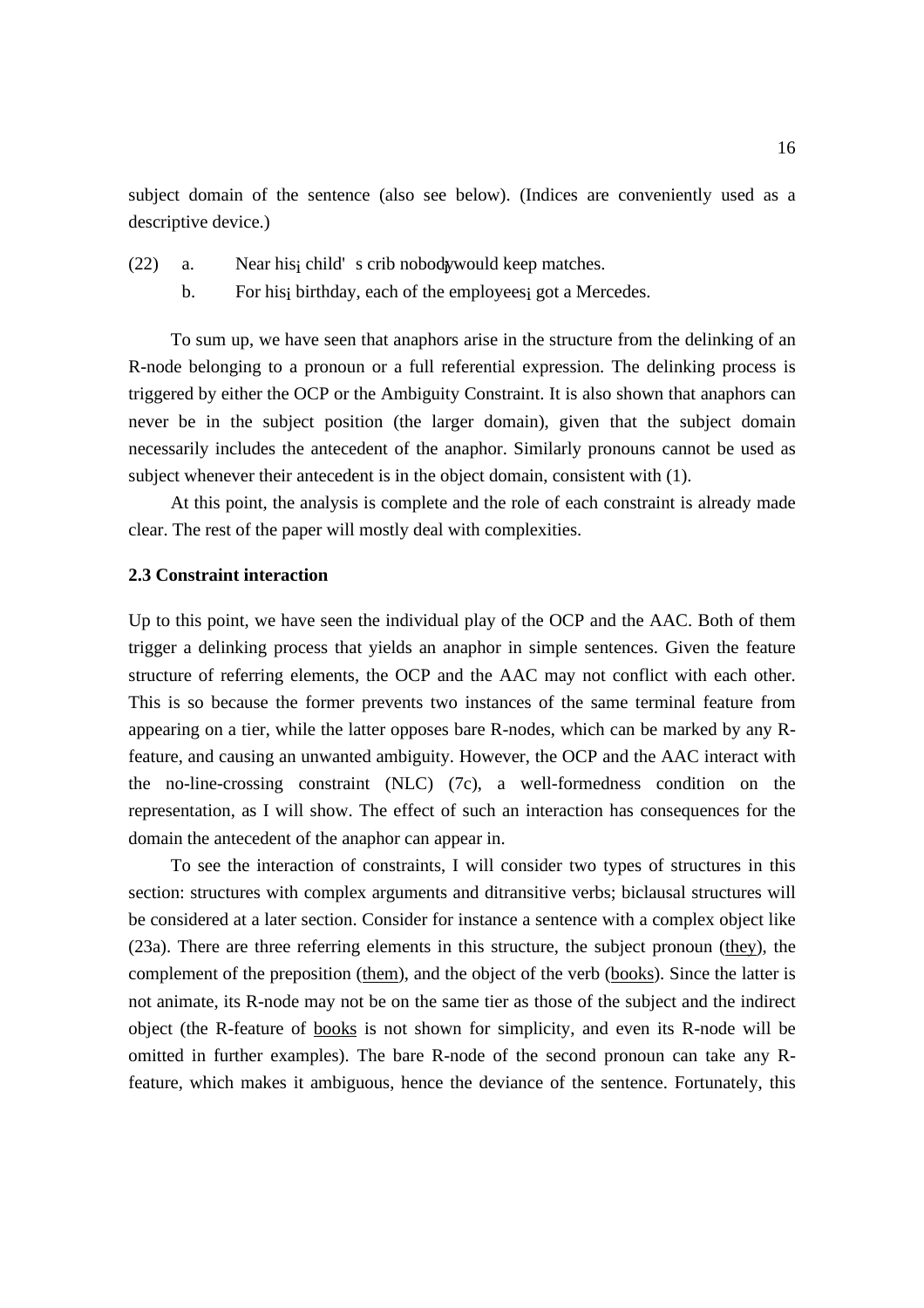ambiguity can be rooted out by delinking the bare R-node, a process that yields (23b), which is perfectly grammatical.<sup>8</sup>



 $\overline{a}$ 

It is important to note that in (23) the R-node of the head noun does not interfer with the animate R-nodes of the pronouns. However, if the complexity of the structure increases by adding a further animate argument, the no-crossing-lines requirement will block any resolution of the AAC. Let us illustrate this with (24). (24c) is not ambiguous, but it violates the OCP in the P-tier. As far as the OCP is concerned, either the terminal feature or the whole R-node may be suppressed in order to obtain a well-formed structure. However, the intervening R-node of Mary eliminates the choice, for only the delinking of the Pfeature is possible, as seen in (24b). It appears that (24b) is ambiguous, in violation of the AAC, for the pronoun may be coreferent or not with the subject. But there is no way to

<sup>8</sup> The fact that jugement is hesitant about (23a) may be due to the distance between the R-nodes, which yields a discrepancy betweeen structures with ' singular' arguments and those with complex arguments. In effect, in case of the singularity of the argument, R-elements necessarily correspond to the grammatical relations in the structure. From this simplest case, the OCP and the no-lines-crossing requirement convey a narrow definition that depends not on any elements bearing an R-node/feature, but on R-elements bearing a grammatical relation. Now in (23a) the object of the preposition is not the head of the complex NP, i.e. the element that bears the grammatical relation, and therefore, under the narrow OCP, it need not enter into an OCP relationship with the subject. In other terms, the singularity of the arguments in a subset of possible structures induces to the speakers/learners a phenomenon analogous to an optical illusion. The narrow definition of the constraints is nothing but a kind of illusion. It is not eliminable because it does not conflict with the normal definition.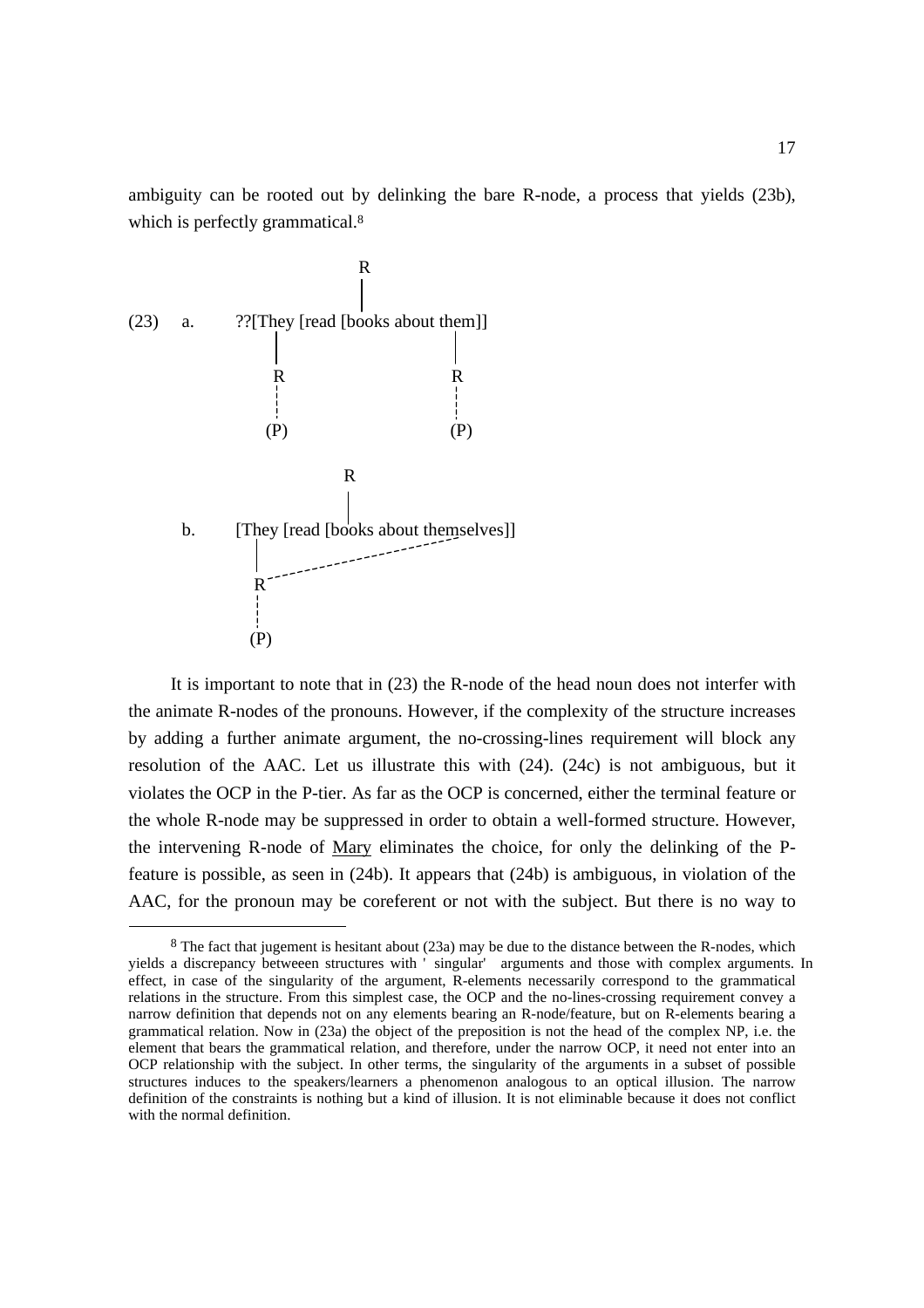avoid this problem. In effect, if the R-node is deleted as in (24a), the intended coreference is no longer possible by virtue of the ban of lines crossing.



Notice that although (24b) is ambiguous, the interpretation that the second pronoun is coreferent with the intervening NP is not available. If John were the intended coreferent, the R-node of the pronoun would have been deleted under the AAC, and this would yield a structure with no ambiguity, where the R-node of John easily spreads to the anaphor, as seen in (25).



It appears that the adjacency of the anaphor and its antecedent is a by-product of the prohibition of lines crossing in the representation. Pronouns too obey, in certains contexts, an adjacency requirement, though this is not forced by a constraint. In (26b), already seen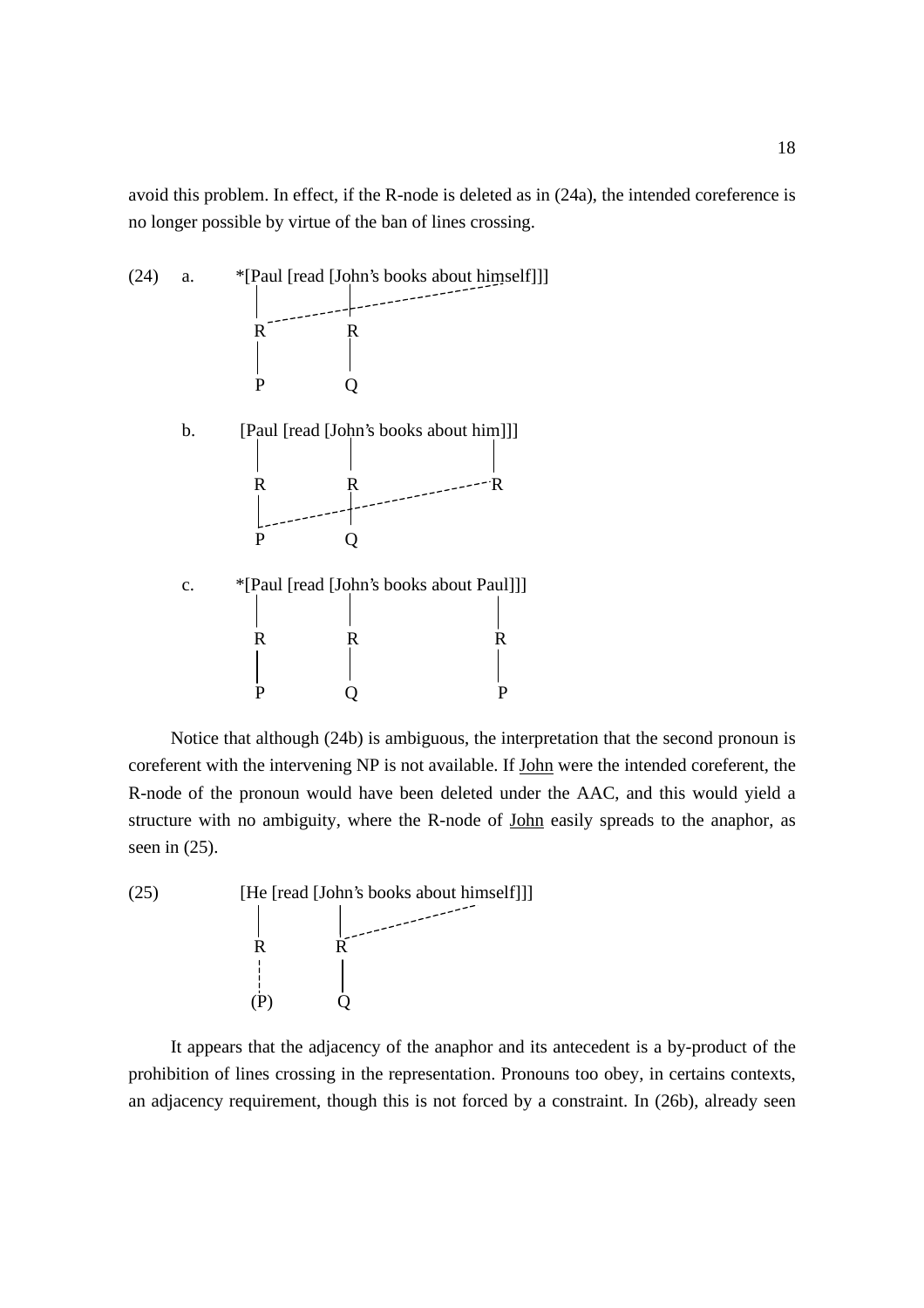as (22a), the intended coreference is perfect; the P-feature spreads on the pronoun to its left. In (26a), on the other hand, ill-formedness obtains despite the fact that the line crossing constraint is safe. Actually it appears that in (26a) the possessive pronoun tries to attract the feature of the closest referring element, the second person pronoun. Ill-formedness, but not ambiguity obtains, possibly because of the person mismatch between the giver and the receiver (2 vs 3). Why is nobody not an available antecedent in (26a)? Possibly, the nearphrase being not an argument can appear at either edges of the sentence. If it were on the right edge, it would easily take the quantifier as its antecedent. Thus it may be that speakers assume that the computation of the near-phrase to the left edge of the clause, a more marked position, is motivated because the second person pronoun is the intended antecedent. (The assumed R-feature of the quantifier is discussed later on.)



Let us turn now to ditranstive verbs. Since domains are related to arguments, a simple transitive verb contains two domains, the subject and the object domain, as seen above. But what if the verb, in addition, has an indirect object? If the indirect object is in a PP, it goes without saying that a such constituent makes up a further domain. Since the V' (so to speak) and the PP are merged together, it must be the case that these two independent domains come down to a single one. Now, under the natural assumption that in the merging of the two constituents the V', bu t not the PP projects, the domain of the direct object is expanded so that it includes the domain of the indirect object. Thus, in a structure like (27) the domain of Mary includes the domain of Heather, but the domain of Heather does not include that of Mary.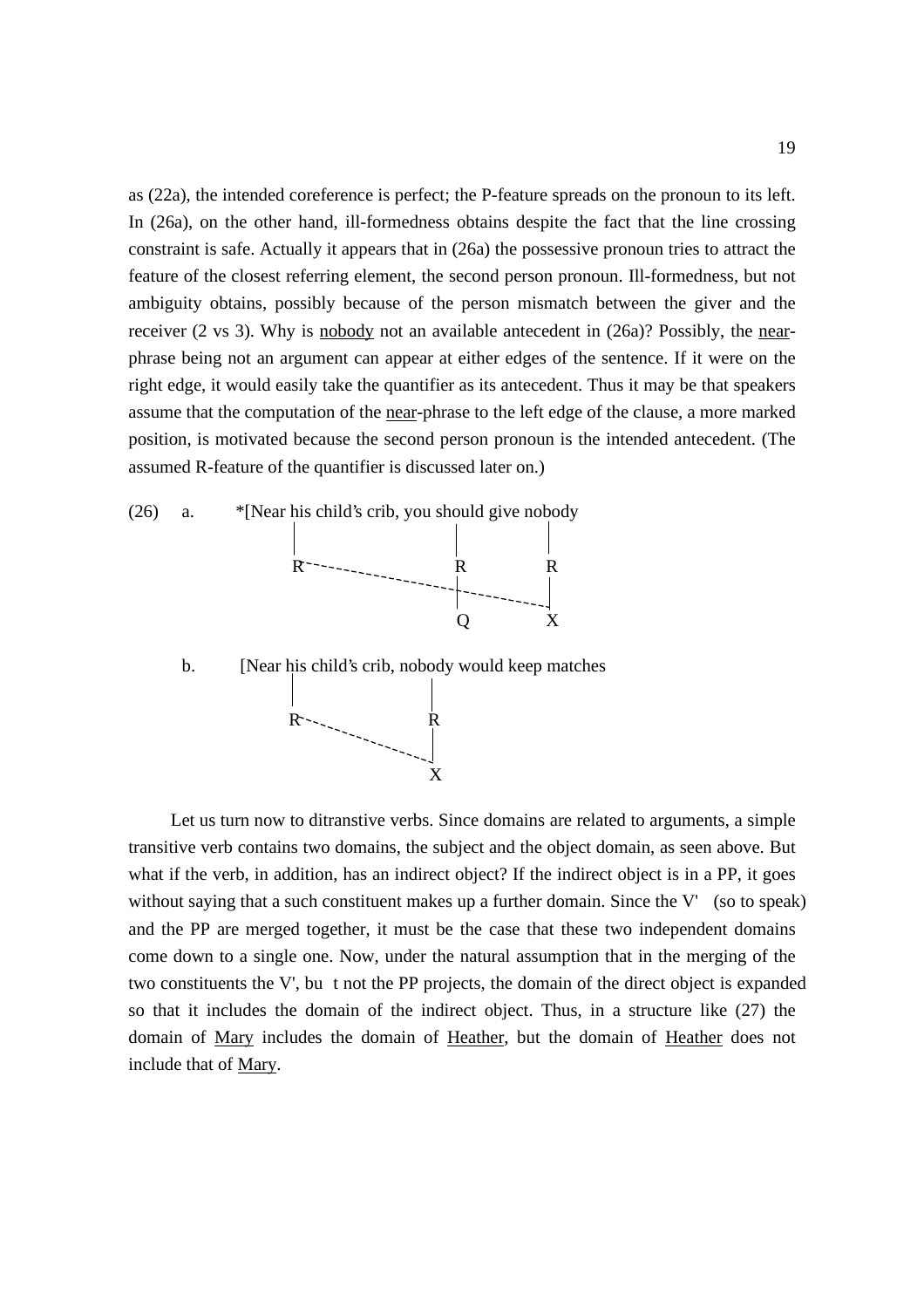

Under this view, when an anaphor is the indirect object it is in its own domain and therefore it can pick the direct object out as is antecedent, as seen in (28). Needless to say that its antecedent cannot be the subject, given the no-lines-crossing condition.



However, if the anaphor is the direct object, as in (29), its domain includes that of the indirect object, and therefore the latter is ruled as a possible antecedent by the FC. In a such a case, the antecedent must come from the largest domain, that of the subject.

(29) [Jane [[introduced herself] to Mary]] |<br>| R<br>|-<br>| R  $(P)$  (Q)

#### **3. Operators**

The analysis sketched above can account for the distribution of quantifiers, wh-elements and crossover effects with the same accuracy. What we need to know adequately is the referential properties of such elements, in other words their definitions. I argue that whoperators and quantifiers are fully specified referring elements, that is, they are specified for R-features, just like ordinary referential expressions.

Under current assumptions in the literature, wh-operators are taken to be pronouns, although their traces are treated as referential expressions. In the present proposal, traces are not used, but wh-operators do move from a base-generated position to the clause initial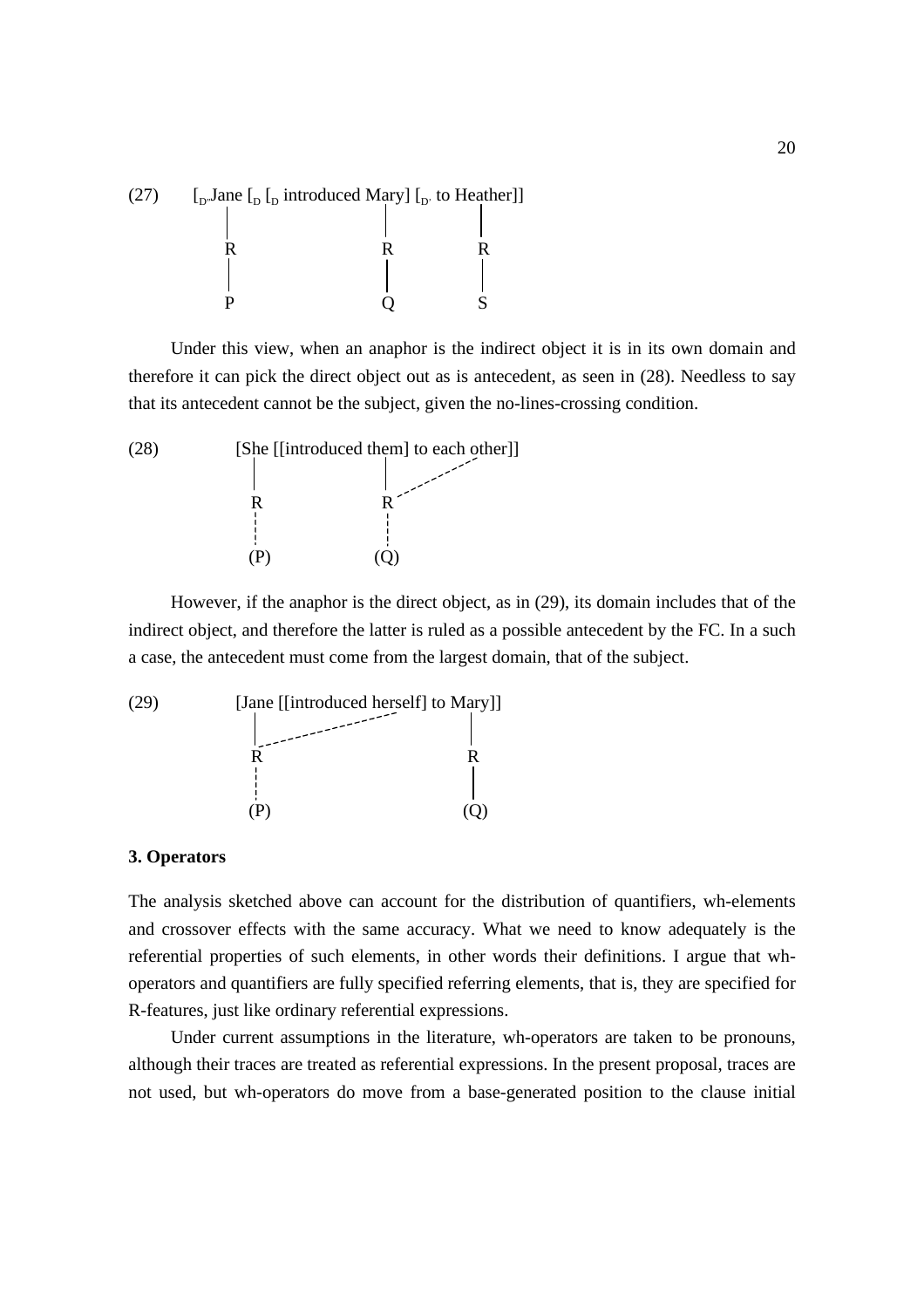position, as discussed in Desouvrey (2001a). Thus it is possible that operators are simply what their supposed traces are, namely referential expressions. We know that a personal pronoun must be linked to an R-feature provided by a referential expression (its antecedent). If a pronoun has no known antecedent, the structure it appears in is semantically deviant. Now if wh-operators were pronouns, they would be used only in context where they can be linked to an antecedent. However, wh-operators do not need an antecedent in the structure or the discourse, just like quantifiers. For instance, a speaker could begin a long discourse with such sentences like (30); for (30b) the speaker or someone else may implicitly or explicitly provide a name; but the key fact is that the operator (or the quantifier) remains autonomous, that is, they may not have the same relationship with any element as that that exists between an anaphor and a noun or a pronoun.

- (30) a. Everyone loves his mother.
	- b. Who is ruling the world?

In fact, there are a few differences between wh-operators and NPs. I suugest in Desouvrey (2000, 2001a) that wh-operators are specified for a special feature, referred to as σ. This feature is intended to handle the fact that operators have a scope in the structure they appear in. Let us say that a  $\sigma$ -specified element is a vector, as opposed to a scalar, which has no scope capabilities. On this view, operators must assign an R-feature in one direction only, either from left to right or from right to left, i.e., their R-feature is oriented. On the other hand, an NP (scalar) can assign a R-feature to another element to its left or to its right. Suppose further that quantifiers are specified for scope as well, and therefore are vectors. Since operators and quantifiers are not specific, their R-feature will be noted X, and the spreading line will be arrowed in other to highlight their vectorial properties. In most cases the vectorial nature of operators is irrelevant, and therefore they behave just like NPs. The examples in (31) show that is indeed the case. The operator in (31a) may be the antecedent of the pronoun and, if so, it spreads its feature on it; so is the quantifier in (31b). As in cases discussed above, these structures are well-formed because the pronoun is free in its domain.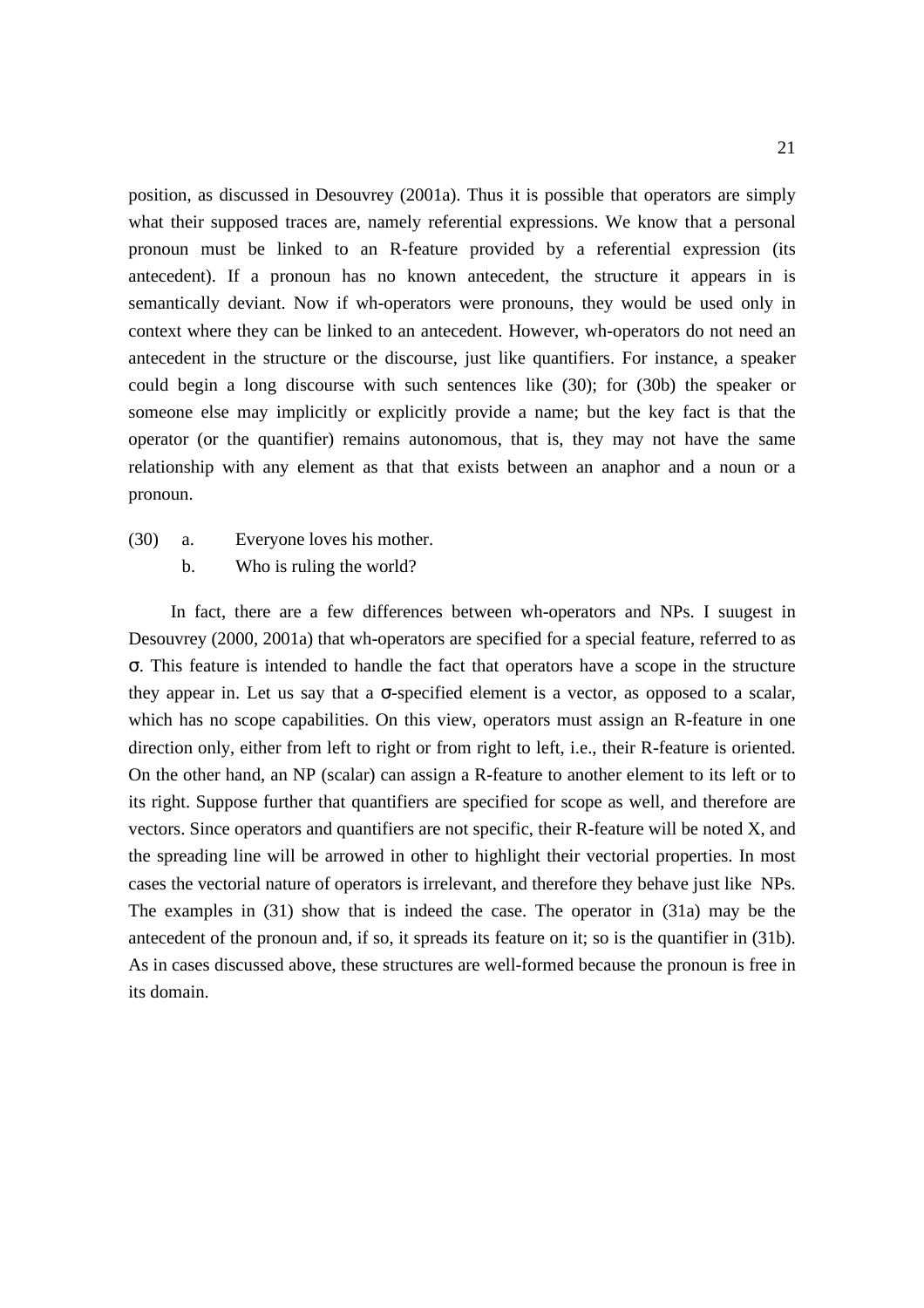

On the other hand, if the quantifier is included in the domain of the pronoun it is the antecedent of, an ill-formed structure obtains, as seen in (32). We know, indeed, that such structures are ruled out by the obligatory freedom of pronouns in their domains.



Now if an object operator, which is in a clause initial position in English, is the antecedent of a pronoun in the subject domain, ill-formedness obtains as well, as illustrated in (33). Such cases are well-studied in the literature and are known as crossover effects. (33a) is usually referred to as a weak crossover, while (33b) is a strong crossover.

(33) a. \*Whoi does hisi mother love? b. \*Whose<sub>i</sub> mother does he<sub>i</sub> love?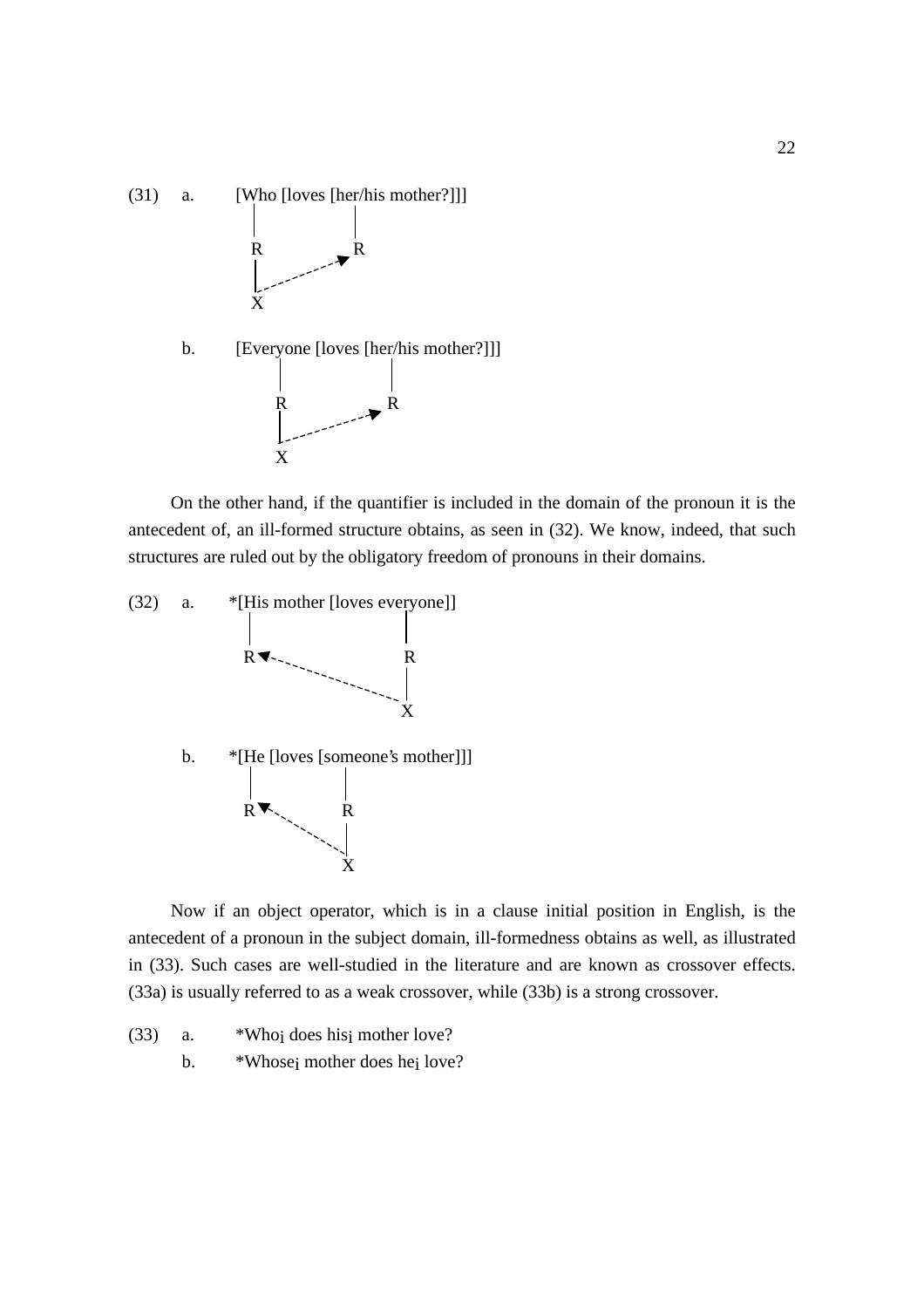The initial inputs for structures in (33) are shown in (34), where the operators are put back in their initial positions. I set aside the cause of the movement as well as the reason why do must be there, but see Desouvrey (2001a). These structures are similar to those in (32) in which the FC is violated and therefore they are ill-formed as expected. However, the ill-fornedness persists under extraction of the operator, which suggests that there is an additional problem in these structures. As a matter of fact, after extraction the operator comes to R-mark the pronoun from left to right, a different direction from the input, and therefore the output is ruled out.



The generalization that comes out of these structures is that coreference relations between an operator and a pronoun are checked at the starting point of the derivation (the input structure) and the direction of the R-spreading must be preserved throughout.

Let us consider now an example with a quantifier. In structure (35), seen in Huang (1995) (his (42b)), all referring elements are conveniently coindexed with their antecedents: the antecedent of relative who is the woman and the antecedent of pronoun him is the quantifier. The input structure will make it possible to track down the cause of the illformedness. Following Desouvrey (1995, 1997) the input for (35) must consist of two independent clauses: the main clause and the relative clause, as shown in (36). If who is an anaphor it must be assigned the R-node of its intended antecedent, the subject of the main clause; if instead it is a pronoun it must receive the R-feature of that element, [P]. In any event, there is a problem: either the no-crossing line constraint is violated or a structural ambiguity comes out (see Desouvrey 1996, 1997), since the relative is not adjacent to its intended antecedent. However the object of the relative clause, him, is properly assigned the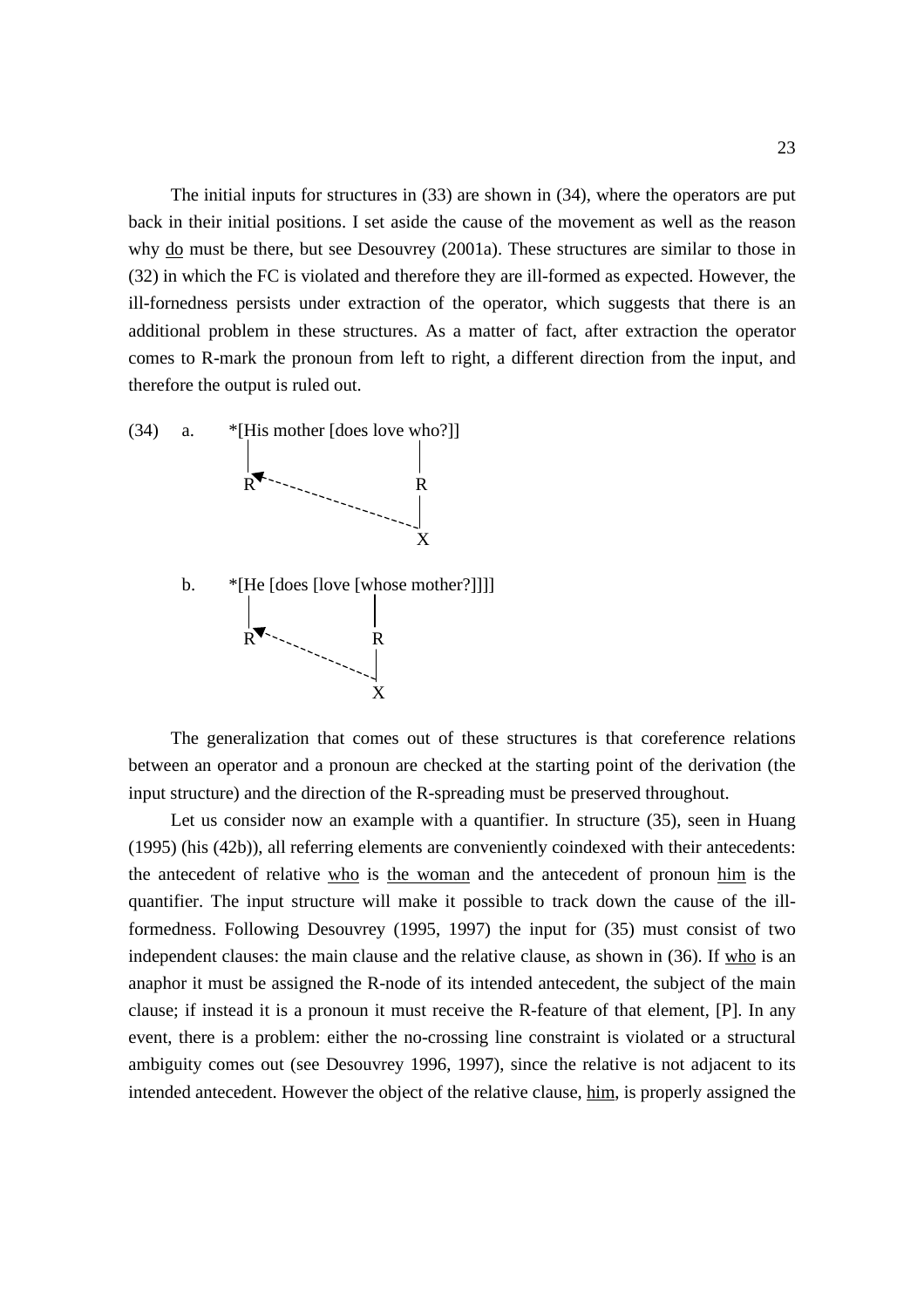R-feature of its antecedent, the quantifier. Since quantifiers are vectors, this direction of spreading (left to right) must be unchanged throughout the derivation. To resolve the ambiguity problem or perhaps the line crossing effect, the relative clause must adjoin to the head noun, yielding (36b)/(35). Since in (36b) the quantifier is reoriented with respect to the element it R-marks ill-formedness obtains. On this view, it turns out that (36) (and (34) as well) is a doomed input; if NLC is repaired by movement, the quantifier and the pronoun it antecedes come to swap their positions, which runs afoul of the vectorial nature of the former.

(35) \*The womanj whoj left himi loved everyonei



This analysis is supported by the fact that if the antecedent of the pronoun is a scalar, a well-formed structure apparently obtains after embedding of the relative clause, as shown in (37) (Huang 1995, (41b)).

P X



To conclude, I have suggested in this section that operators, including quantifiers, bear their own referential feature, and therefore behave mostly like ordinary referential expressions. In addition, their R-feature cannot be reoriented by further syntactic processes.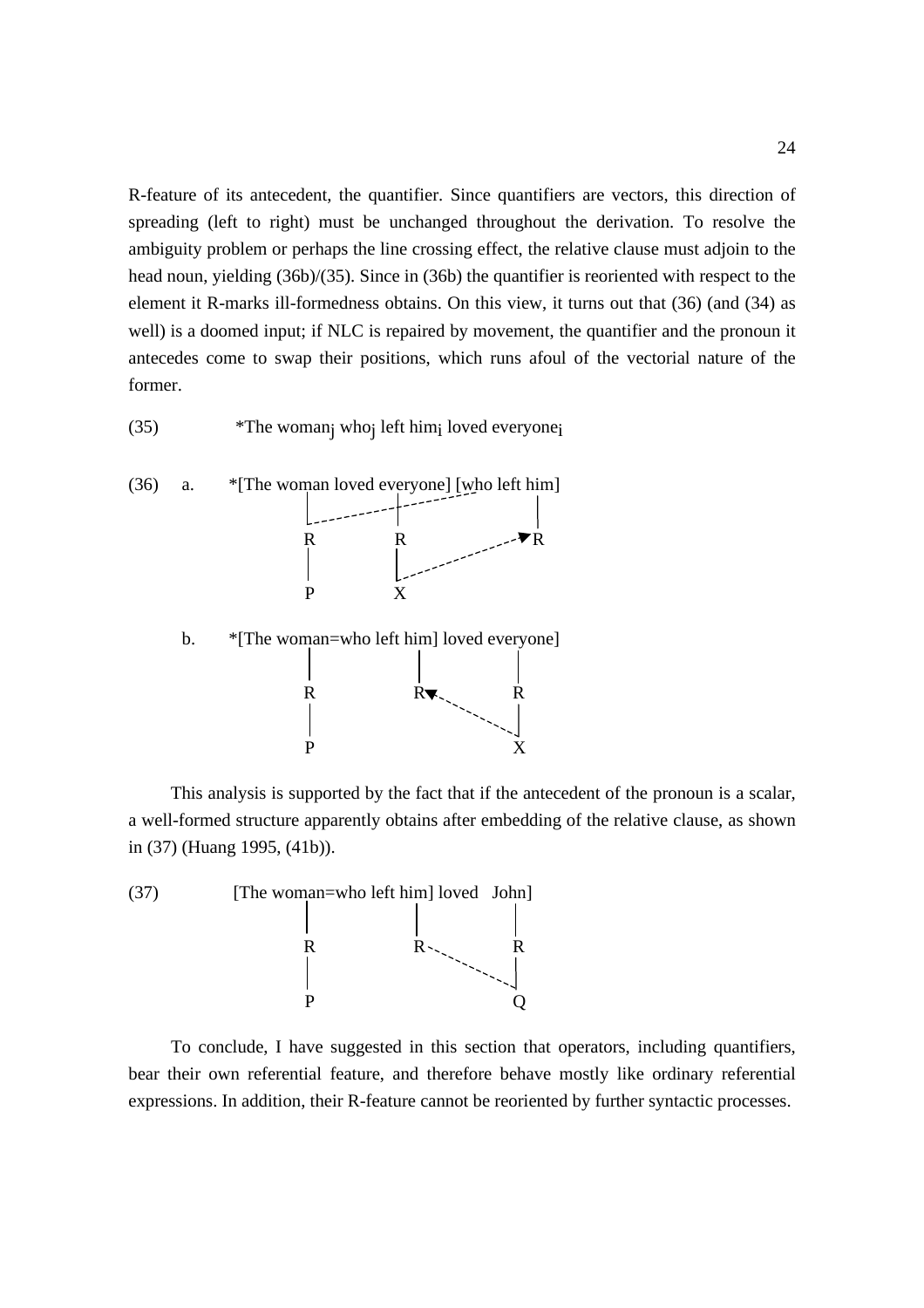#### **4. The relative anaphor**

In this section I turn to coreference relations between elements belonging to different clauses. As is known, tensed subordinate clauses (in English) are introduced by a complementizer, which may or may not be overt, but not untensed ones. Both types of clauses are involved in a striking contrast, illustrated in (38). The problem is that the appearance of an anaphor in a tensed embedded verb yields ill-formedness (38b), which disappears if the embedded verb is untensed (38a). I show that this state of affairs is due a Case conflict that arises in subordinate tensed clauses and that is avoided by the use of a complementizer, which is in fact a relative anaphor, as discussed in Desouvrey (1996, 1997).

(38) a. They expected each other to win. b. \*They expected each other would win.

Consider (38a). It displays no particular interest; as seen in (39a), the R-node of the pronoun spreads normally onto the anaphor, yielding a perfectly grammatical sentence. Notice here that the anaphor and the pronoun are in a perfect complementary distribution, as the ill-formedness of (39b) shows. This must be the case, since the R-node of the subject can spread without being intercepted by an intervening association line. Thus (39b) is ruled out because it contains an avoidable ambiguity. Notice further that referential expressions are not possible here either, consistent with the OCP, as seen in (39c) (Q and R are linked individually to R and are not in the same plane). (In fact there is a double OCP effect here, one in the P-plane the other in Q-plane. 9)

(i) Mary and Paul R P Q

 $\overline{a}$ 

<sup>&</sup>lt;sup>9</sup> I am simply assuming that coordinate phrases have a single R-node in order to avoid a long digression on the nature of the conjonction and. However, we may note briefly that the internal structure of this coordinate phrase is most likely the following: [Mary [and Paul]], but not a ternary structure like [Mary and Paul]. The crucial assumption that is needed here is that and has the property to fuse two or several different R-nodes into a single one, to which the terminal feature of each NP is attached, as shown in (i) (recall that each terminal feature is in its own plane so that P and Q are not aligned). It may be that the fusion of R-nodes is a manifestation of the OCP inside the coordinate phrase. This analysis would need to be secured by finding out the intrinsic features of and, those that make it behave as it does.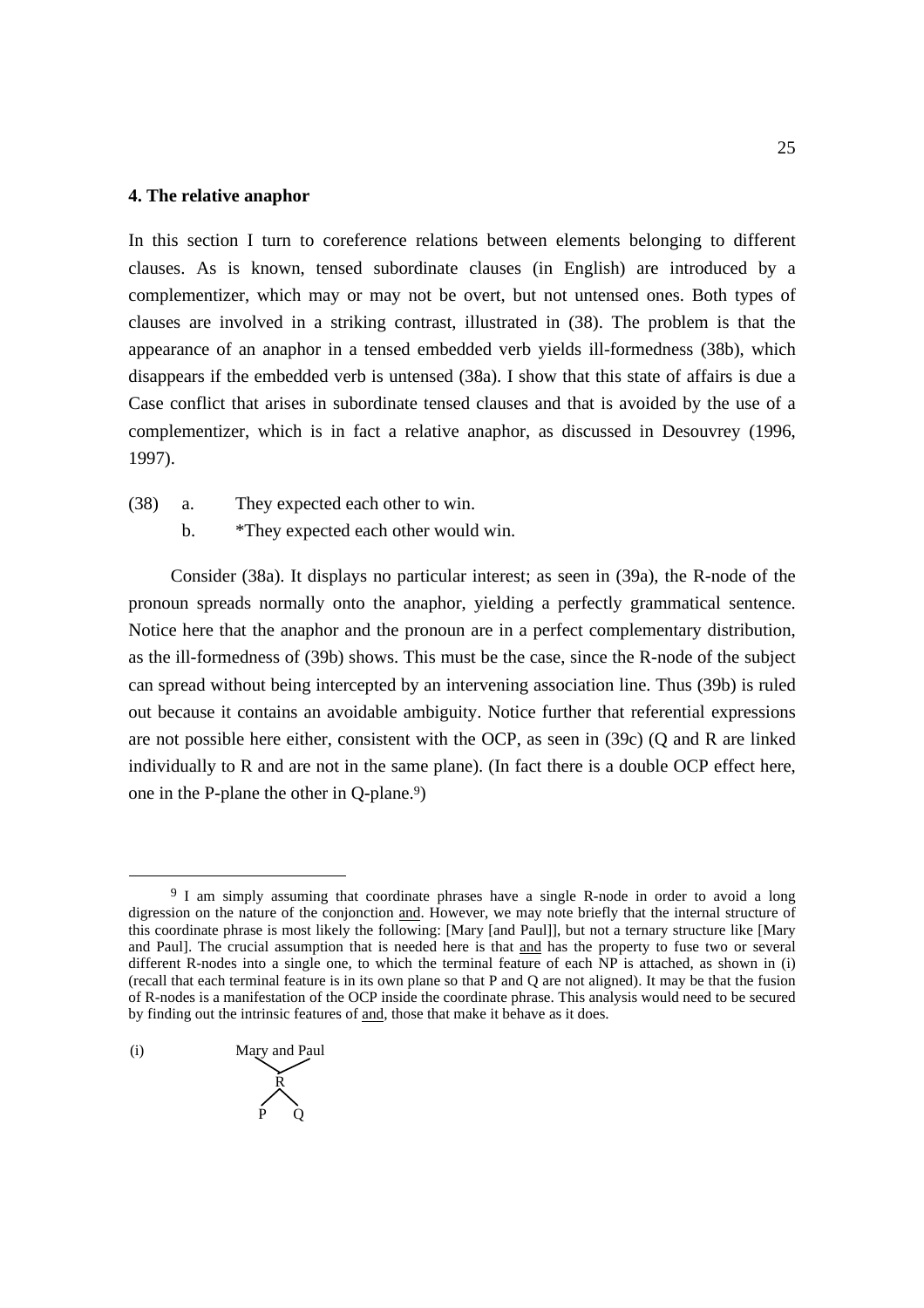

This analysis is independent of whether the embedded verb is transtive or not. What matters is the interaction of constraints and the representation. As can be seen in (40a), the OCP triggers the delinking of the P-feature on the second instance of Paul, yielding (40b), which is ambiguous. The ambiguity of (40b) is not eliminable, since the intervening R-node is an obstacle to the spreading of the subject R-node to the anaphor, hence the illformedness of (40c). In other words, the no-lines-crossing condition blocks the elimination of the ambiguity, which therefore remains in the structure.

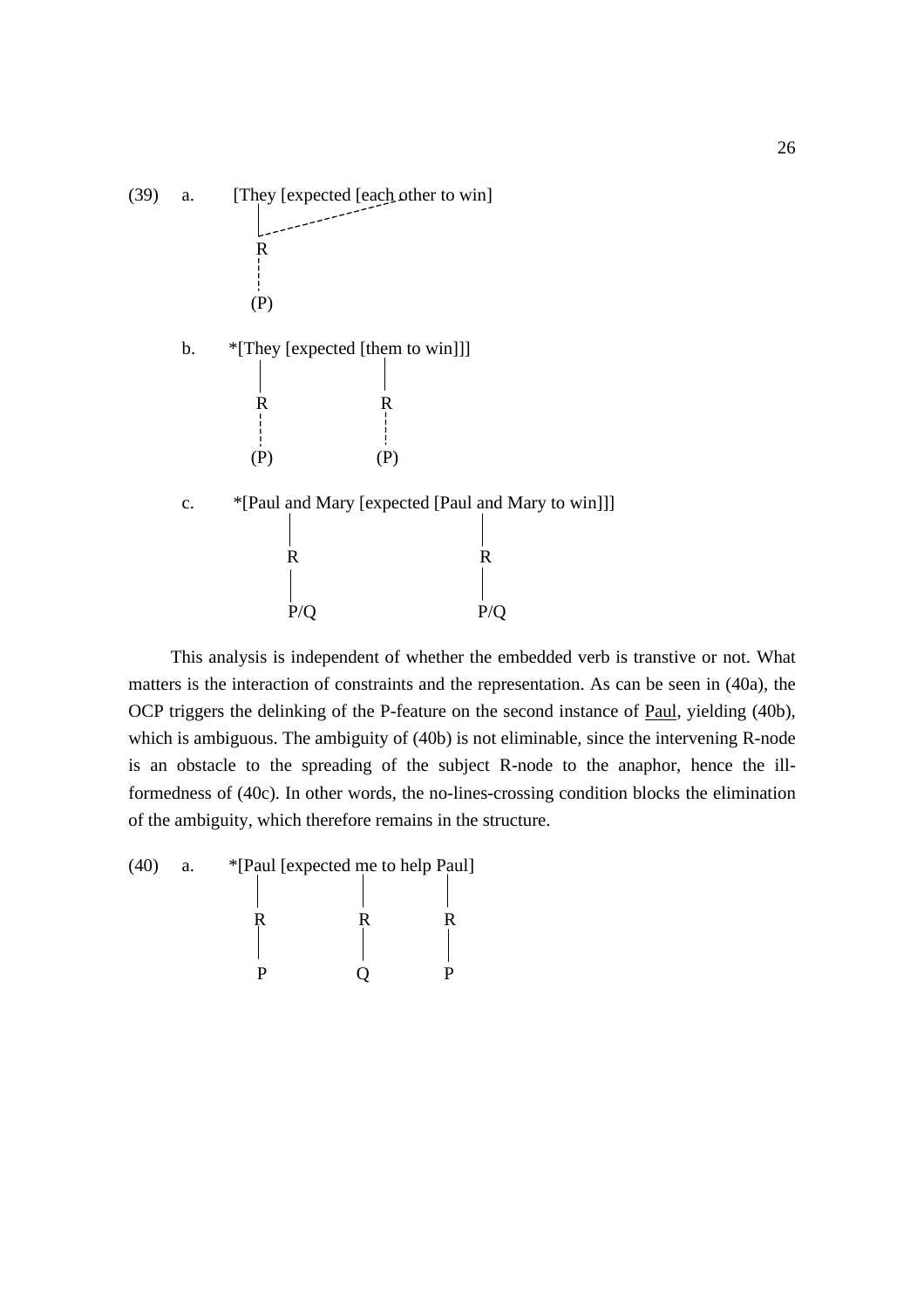

Let us turn now to (38b), the interesting problematic case. A structure along the lines of (41), which is parallel to (39a), may not work for this sentence. The problem is that the anaphor is in a position where it is assigned two different Cases, nominative by the embedded auxiliary and accusative by the matrix verb. Hence there is a mismatch between Case and grammatical relations, a matter that is discussed in Desouvrey (2000). Notice that in (38a) the infinitive verb does not assign nominative Case, and therefore this problem does not arise. The strategy for avoiding the Case-mismatch in depending clauses with tensed verbs will help to understand the impossibility of the anaphor in (41).

(41) \*[They [expected [each other would win] R (P)

The Case mismatch arises because both verbs share a common argument, the anaphor. Indeed, the anaphor is at the same time the direct object of one verb and the subject of the other, since no null argument is possible in this context, unlike in (38a), where the infinitive verb has a null subject, as standardly assumed. Intuitively, each verb in (41) must have its own argument (not shared) that absorbs its Case in order to avoid the Case mismatch. In Desouvrey (1996, 1997), I suggest that in natural languages, complementizers are intended to replace the missing argument in such contexts. In fact, the complementizer is nothing but a relative anaphor and it is the complement of the matrix verb with which it forms an independent structure from the second clause. The antecedent of the relative anaphor (i.e.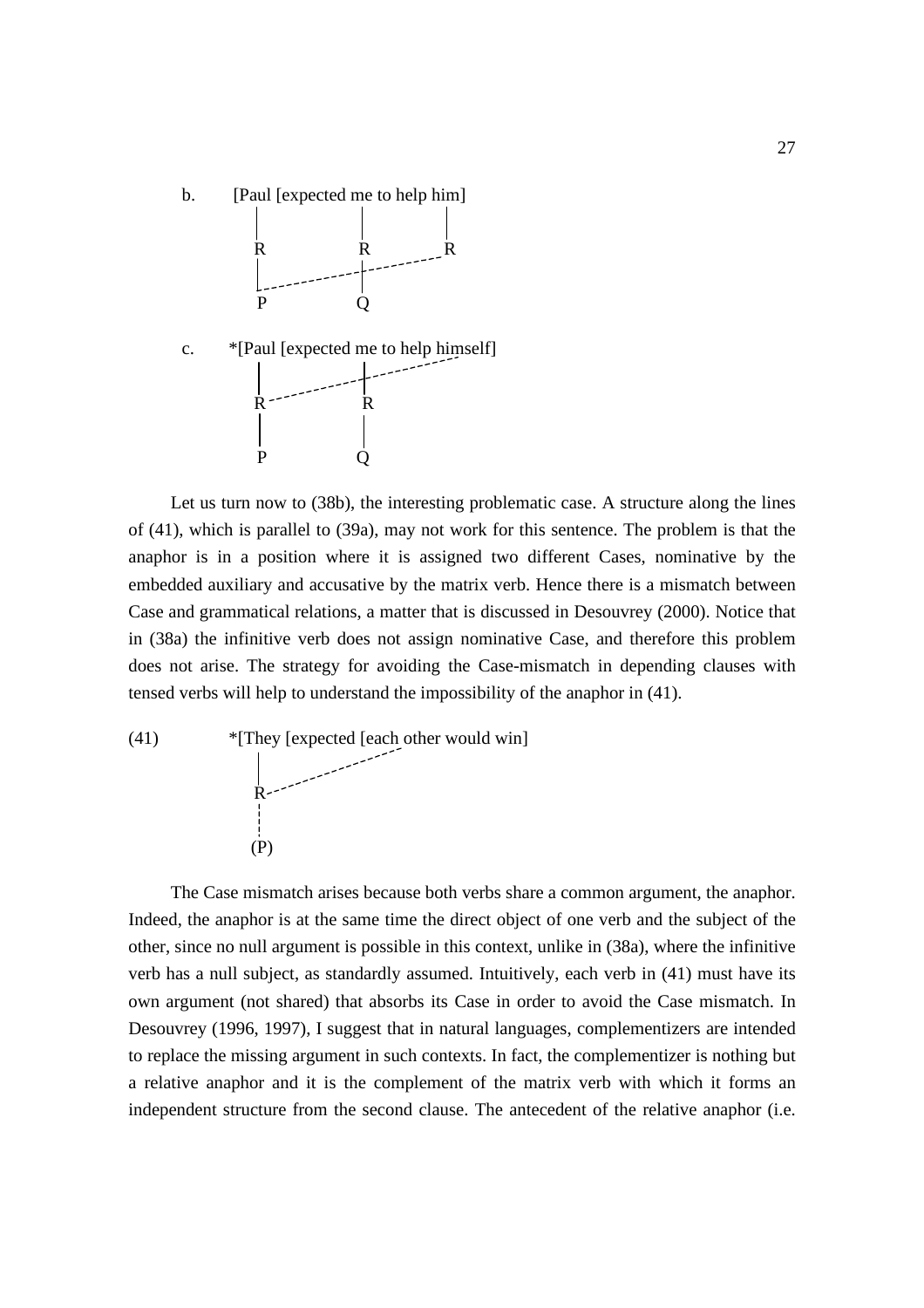the complementizer) is intended to be the whole complement clause, but actually it is the subject of that clause. On this view, matrix clauses in English-like languages are basically head final relative clauses. From this new perspective, the structure for (38b) must be (42a), where that indicates that the complementizer may or may not be overt in English, as we know. It is thus obvious that the double-Case problem disappears, since the relative anaphor, as an argument of the matrix verb, absorbs the accusative Case of the latter. Now the reason why the structure shown in (42a) is ill-formed should be clear. By its very nature, a relative anaphor must be linked to an R-antecedent, which must not be a clausemate. Clearly there is no such element in (42a)--the subject of the matrix verb cannot be the antecedent of the relative--and therefore ill-formedness obtains. However, if the subject of the complement clause is an R-element, a well-formed sentence readily obtains, as seen in (42b).



Clearly (42a) is ill-formed because an anaphor must have an antecedent which can provide it with an R-node. As a further evidence for this analysis, one may note that the subject of a complement clause may contain an anaphor, as far as the latter does not count as the antecedent for the relative. Thus in (43), although the whole bracketed phrase is intended to be the antecedent of the ' complementizer,' on ly its headooks actually plays this role. Since books is an R-element, the complementizer is correctly linked to it, yielding a perfect sentence.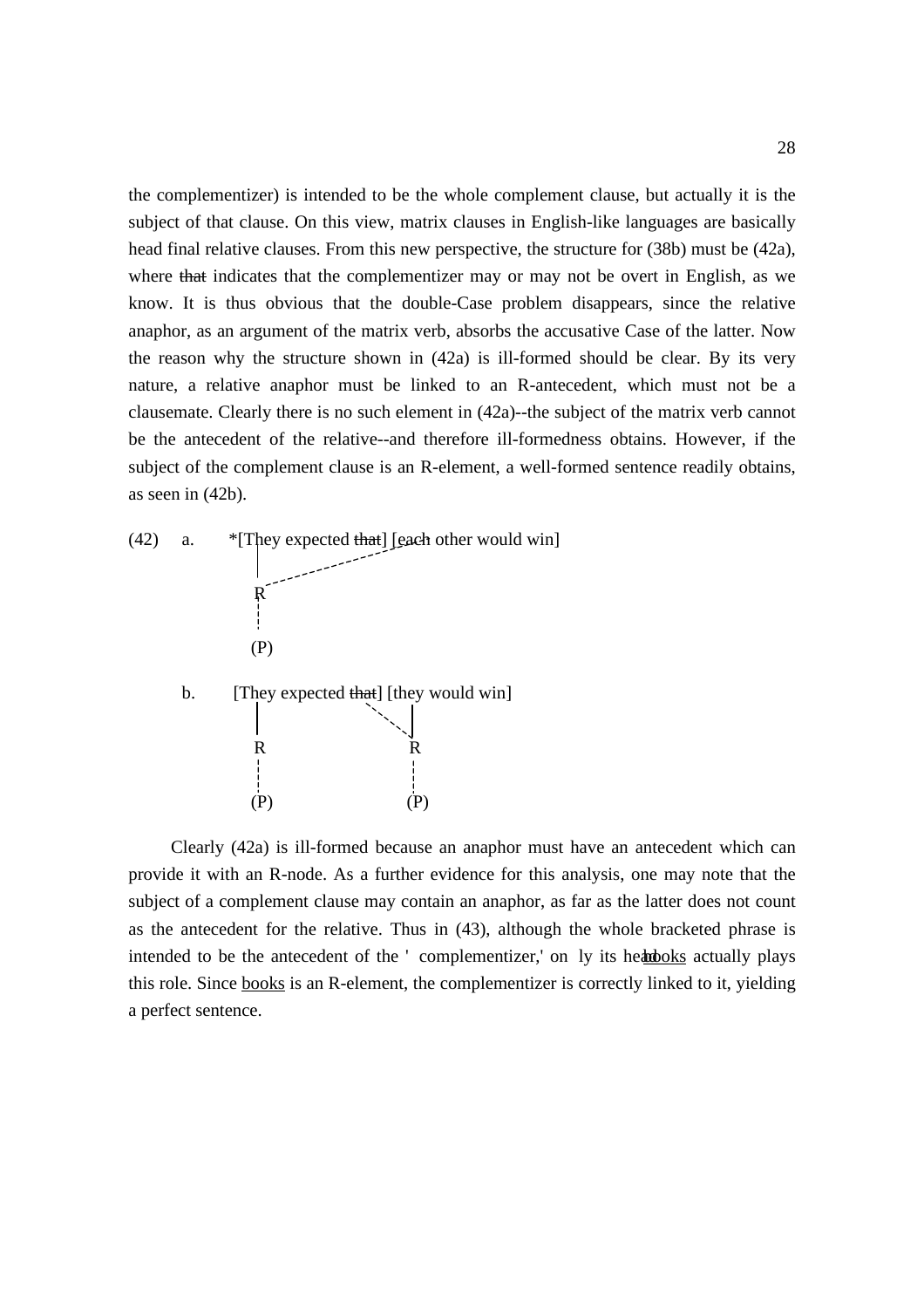

Incidentally, notice that a pronoun can successfully appear in place of the anaphor, as seen in (44). Let us see how and why this noncomplementarity is possible. There are two ways to see these complex structures: either on a local level or on a sentencial level. On a local level, the complement clause is perfectly autonomous from the matrix clause, although both are connected with each other via a relative anaphor. Thus the appearance of the pronoun is warranted as in any root sentence, since the intended antecedent is not in the clause. At the sentencial level, which possibly arises from a reanalysis that integrates the complement clause and the relative anaphor into a single structure, as linguists do traditionally, the ambiguity of the pronoun is eliminated by delinking its R-node, which yields the anaphor. Of course, if an intervening R-node is present, the delinking process may not take place, as seen in (44b).

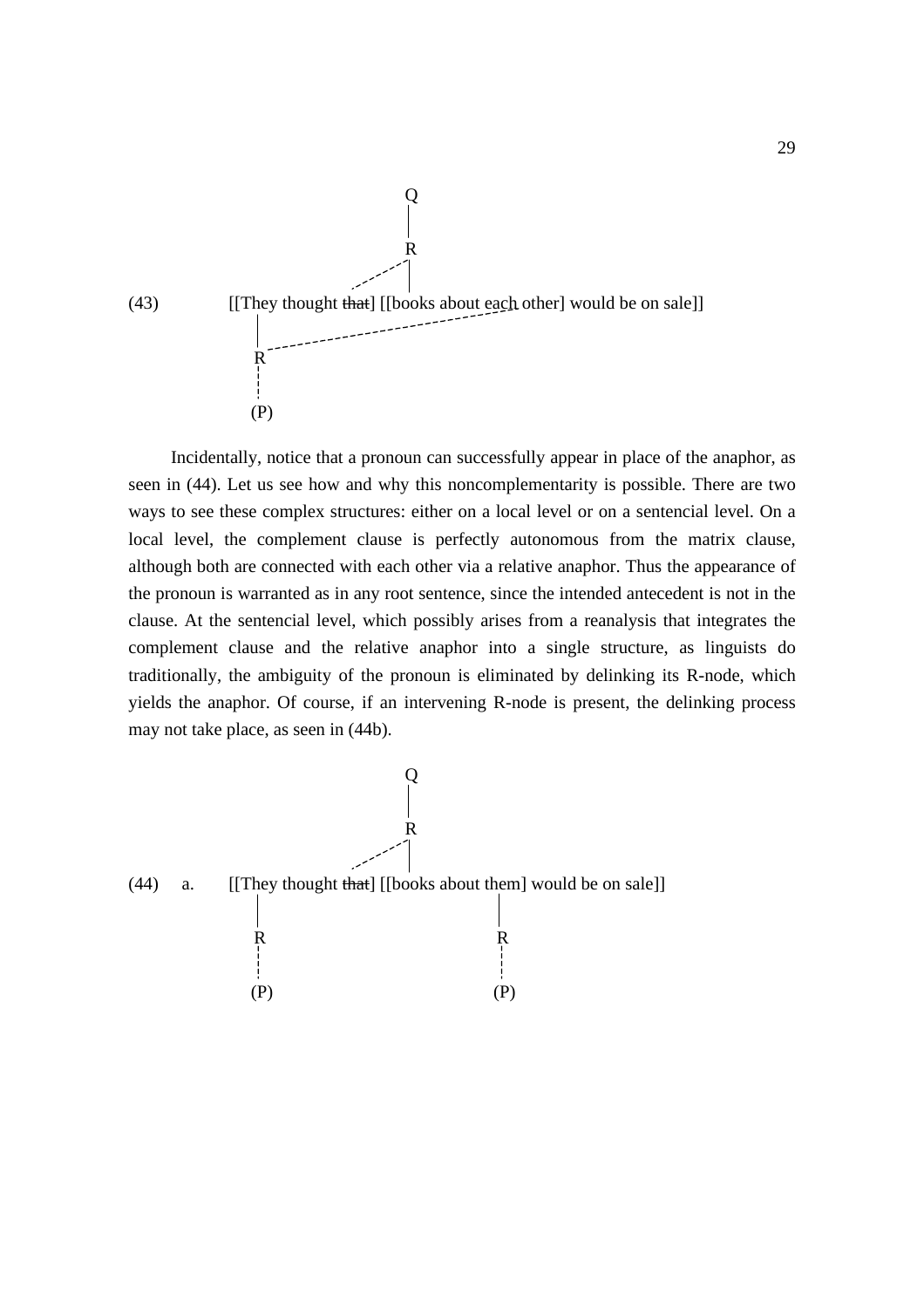

In fact the reanalysis process that allows to account for the nature of the referring element in (43) and (44) is at work in every complex structures. Indeed, it makes the OCP apply to any pair of identical features, without considereation of clause boundaries. For instance, the structures in (45) are obviously ill-formed because an OCP effect occurs between the two instances of John (P-features) even though they do not belong to the same clause.



However, as seen above, feature delinking may violate neither the ban of line crossing in the representation, nor the requirement that the relative anaphor must have an Rantecedent. Indeed, (46a) is not a possible sentence for many reasons: in the matrix clause (i.e. the relative clause), the subject cannot be the antecedent of the relative anaphor by definition, and in the complement clause, the direct object cannot be the antecedent of the reflexive anaphor by virtue of the Freedom constraint. Technically, the reflexive anaphor can still acquire an R-node from the matrix subject, but it has no R-node of its own to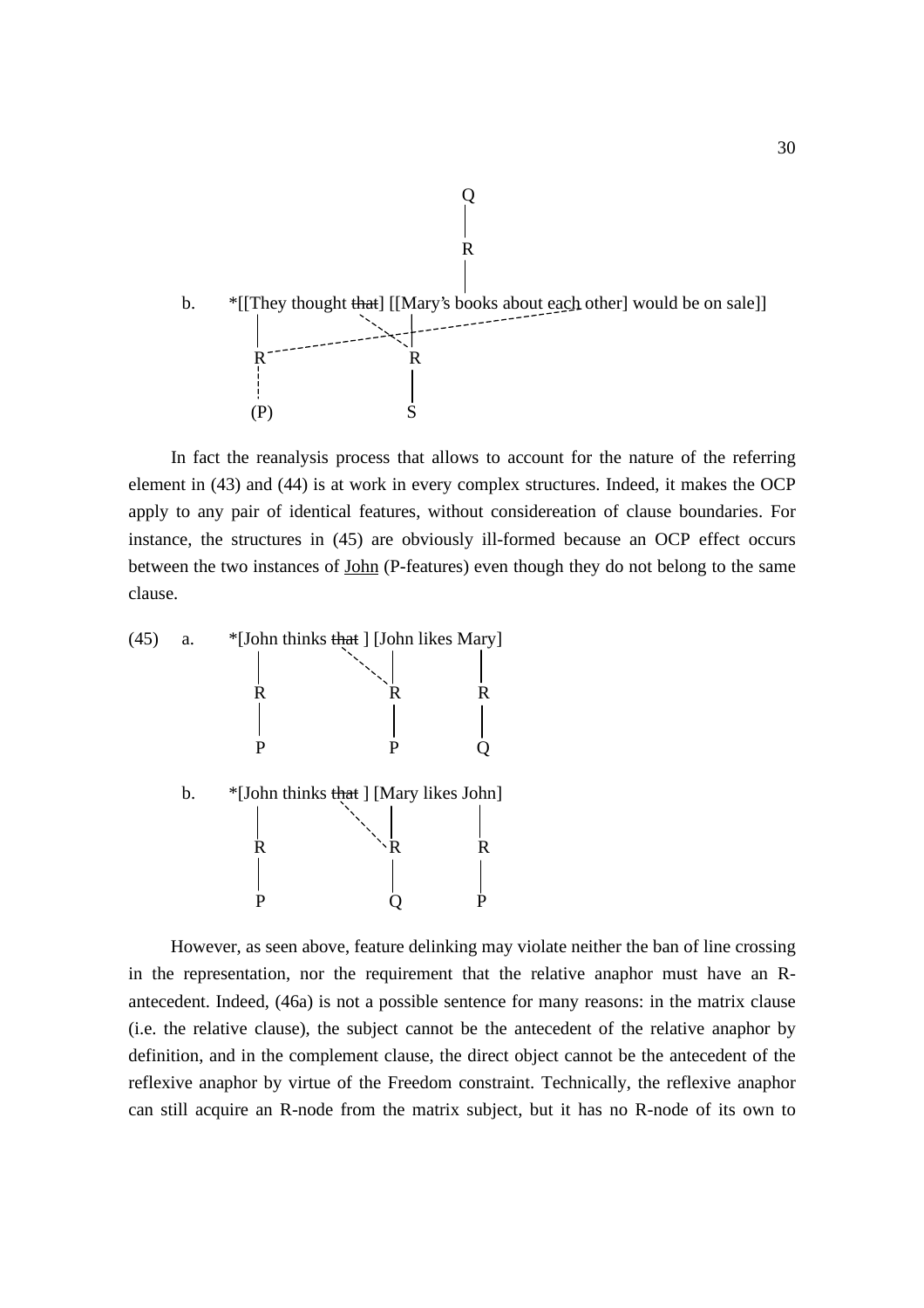provide to the relative anaphor, which therefore fails to have an antecedent. In (46b) the relative anaphor gets an R-node from the subject of the complement clause, but the reflexive anaphor cannot acquire the R-node of the matrix subject by virtue of the ban on lines crossing in the representation.



Well-formed structures can be obtained, but only with an ambiguity. As seen in (47), the delinking of the terminal feature from (45) yields a pronoun which may or may not be coreferent with the matrix subject. Hence the ambiguity.



Before concluding this section, consider an interesting problem related to the OCP, namely the contrast in (48). Both sentences are weird, but according to Lasnik and Uriagereka (1988) (48a) is apparently worse than (48b). There is no ambiguity problem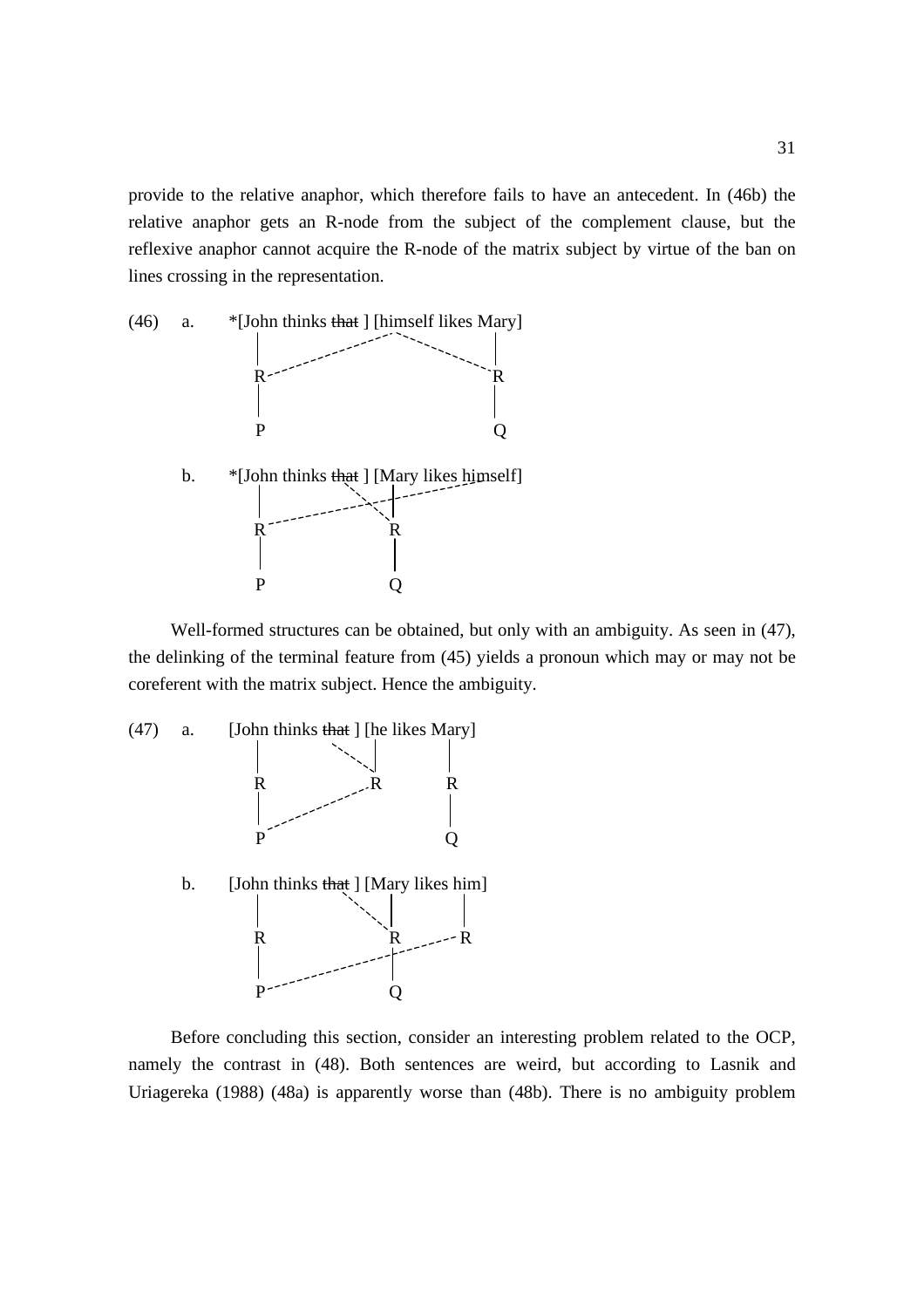there, but the OCP is definitely violated, which explains their weirdness. Thus the problem is to explain why the violation of the OCP is mild in (48b), but strong in (48a). The answer may be that (48a) is a step in a doomed derivation, since a better sentence can never be obtained from it. In the first place, feature manipulation on John' sis not possible in both sentences, since there is no corresponding element to derive; cf. \*he' s teacher \*him' s teacher. However, John is manipulable, as we know. A John without an R-feature yields him, but without the R-node it yields himself. So to rescue (48a), one would have to manipulate the subject John so as to obtain either a pronoun or an anaphor. However, this would be incorrect, since we know that neither a pronoun nor an anaphor can be the subject if the antecedent is in the sentence (the Freedom Constraint). Indeed, replacing the subject by a pronoun yields ill-formedness, as shown in (49a). In (48b), on the other hand, a better sentence can be obtained by manipulation of the direct object John, since the resulting pronoun remains free in its domain, as evidenced by the grammaticality of (49b). To put it differently, (48a) is not a possible imput, while (48b) is and only needs a further step (feature delinking) to become fully acceptable.

- (48) a. \*John can' t stand John' s teacher. b. John' s teacher can' t stand John.
- (49) a. \*He can' t stand John' s teacher.
	- b. John' s teacher can' t stand him.

To conclude, the main point of this section is that the complementizer is a relative anaphor, and therefore it must have an R-element as its antecedent. An anaphor cannot be the antecedent of another anaphor because as we know anaphors lack an R-node of their own. Anything else follows from the interaction of the constraints and the representation, as discussed throughout.

## **5. Concluding remarks**

My objective were to account for relations of coreference between referring elements. Although the discussion was limited to English, for which an important body of literature is available, I strongly believe that such an approach can easily account for similar phenomena in other languages. The key features of the above proposal are the following. An OCP effect prevents the appearance of two R-feature elements in the syntactic structure. One of the feature involved in the OCP effect must be delinked up to structure preservation,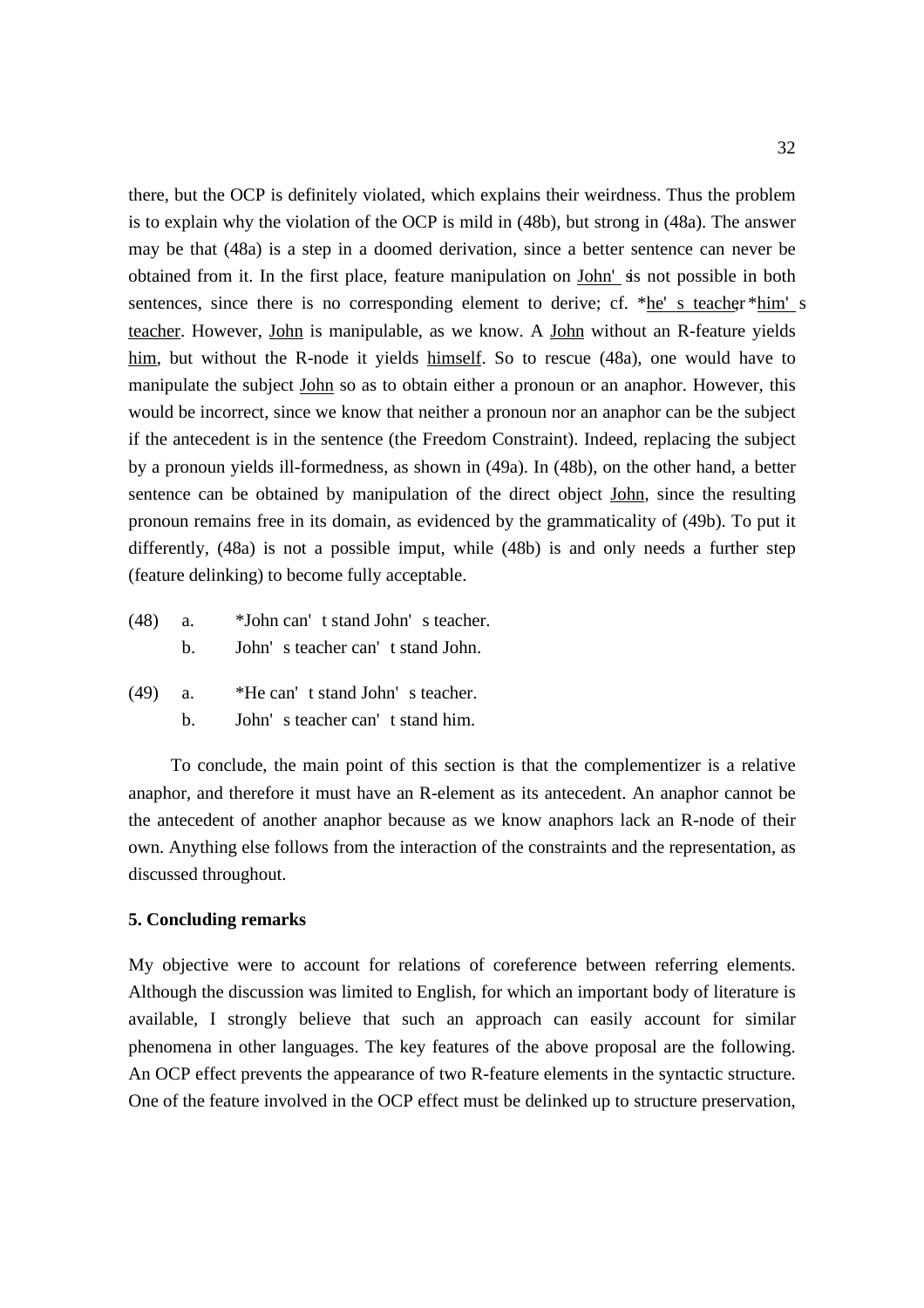a process known as dissimilation in the phonological literature. A constraint against ambiguity favors the delinking of the whole R-node instead of the terminal R-feature so as to obtain an anaphor. However, in many contexts, the ban on line crossing in the representation opposes the appearance of an anaphor because the latter must receive an Rnode by spreading. The other important constraint is that pronouns and anaphors must not be in the same domain as their antecedent. Domains are defined recursively; the larger domain in the structure contains the smaller ones. Thus an anaphor in the larger domain cannot be free, since its antecedent must be in a smaller domain. The nonlinear represemtation makes it clear that the antecedent of a pronoun or an anaphor may not be a pronoun or an anaphor respectively.

Compared to the complexity of the facts, and their account under current Binding Theory, this proposal is amazingly simple and explanatory. Besides the fact that the three conditions of Binding Theory are done away (the FC is not related to any principle of Binding Theory), numerous apparatus and related claims are eliminated. The c-command relation, any reference to tensed clause or to nominative Case as well as notions such as governing categories and other barriers are eliminated. The assumptions needed are not ad hoc to the extent they are part of a well-articulated theory of features and constraint interaction. Furthermore, the constraints are not peculiar to the phenomena of coreference. The OCP and the constraint against ambiguity are independently needed elsewhere in the grammar. For instance, the OCP deals with other features, such as Case, in a way that forces the feature bearer (an adverb, a clitic, etc.) to move to another position, as discussed in Desouvrey (2000), (2001a), (2001b), (2004), etc.). As for domains, they basically correspond to the constituents and therefore they do not add further complexity to the system.

It should be noted as well that none of the constraints looks unnatural. The OCP is surely based on an economy preference, since basically it rules out any repetition of a feature in the structure. The constraint against ambiguity is self-explanatory and it is virtually impossible to think of a natural language, or a logical system in general, that favors any form of ambiguity. The FC, which requires the antecedent to be in the larger domain than the element it antecedes, is after all related to the notion of prominence. Traditionally it is recognized that the subject is more prominent than the object. In the present proposal, a noun/NP, which bears an R-feature, is more prominent than a pronoun that only has an R-node, and the latter is more prominent than an anaphor that lacks any Rnode. It is thus highly plausible that an antecedent is required to be in a more prominent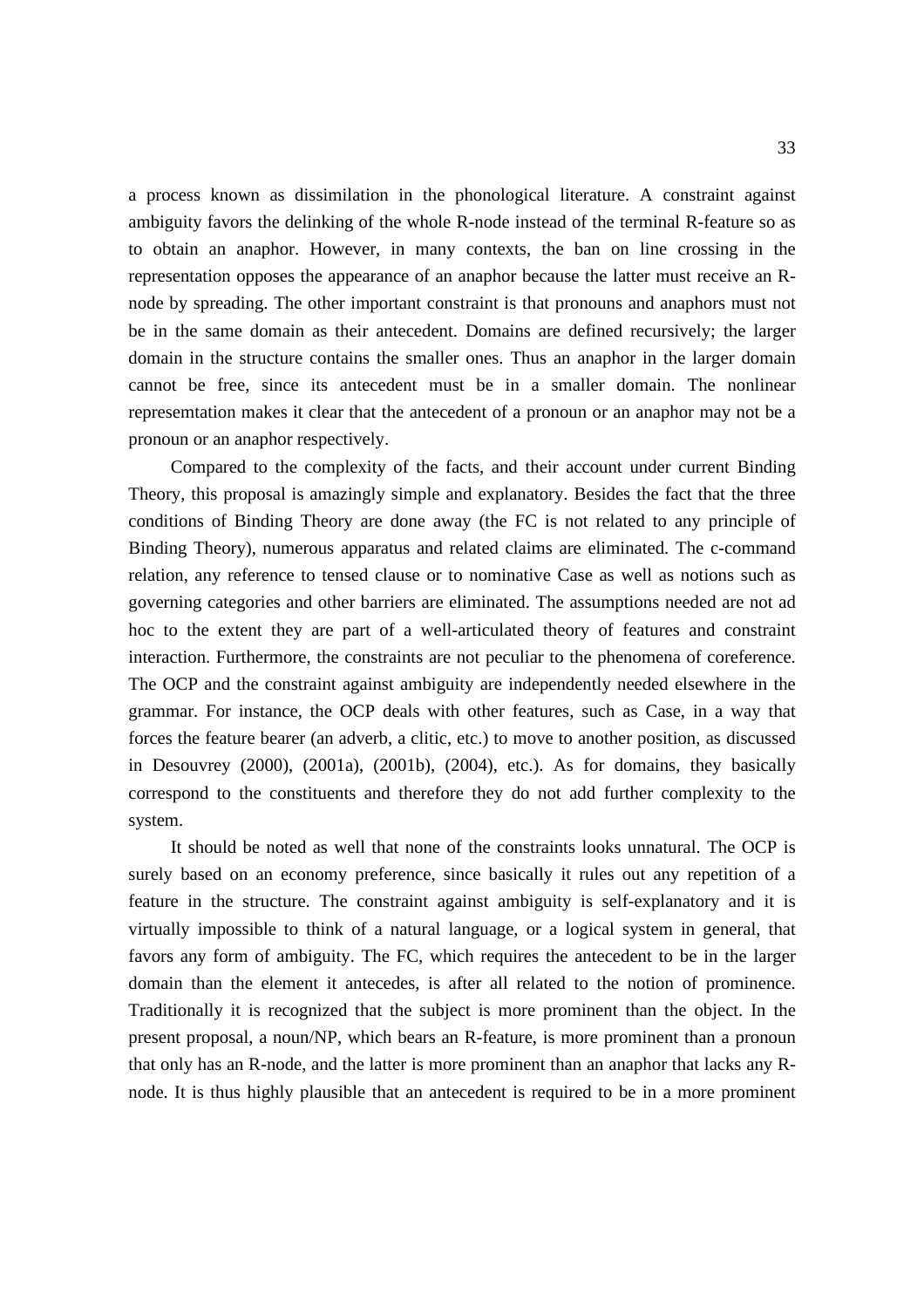position than the element it antecedes. That is, in a coreference relation involving a noun and a pronoun or an anaphor, the former must be the subject. Similarly in a coreference relation between an anaphor and a pronoun, the latter must be the subject. In current theories of coreference, if the principles or any structural relations are replaced by their contrary, the plausibility of the whole system may not be affected (see a discussion in Desouvrey 2000).